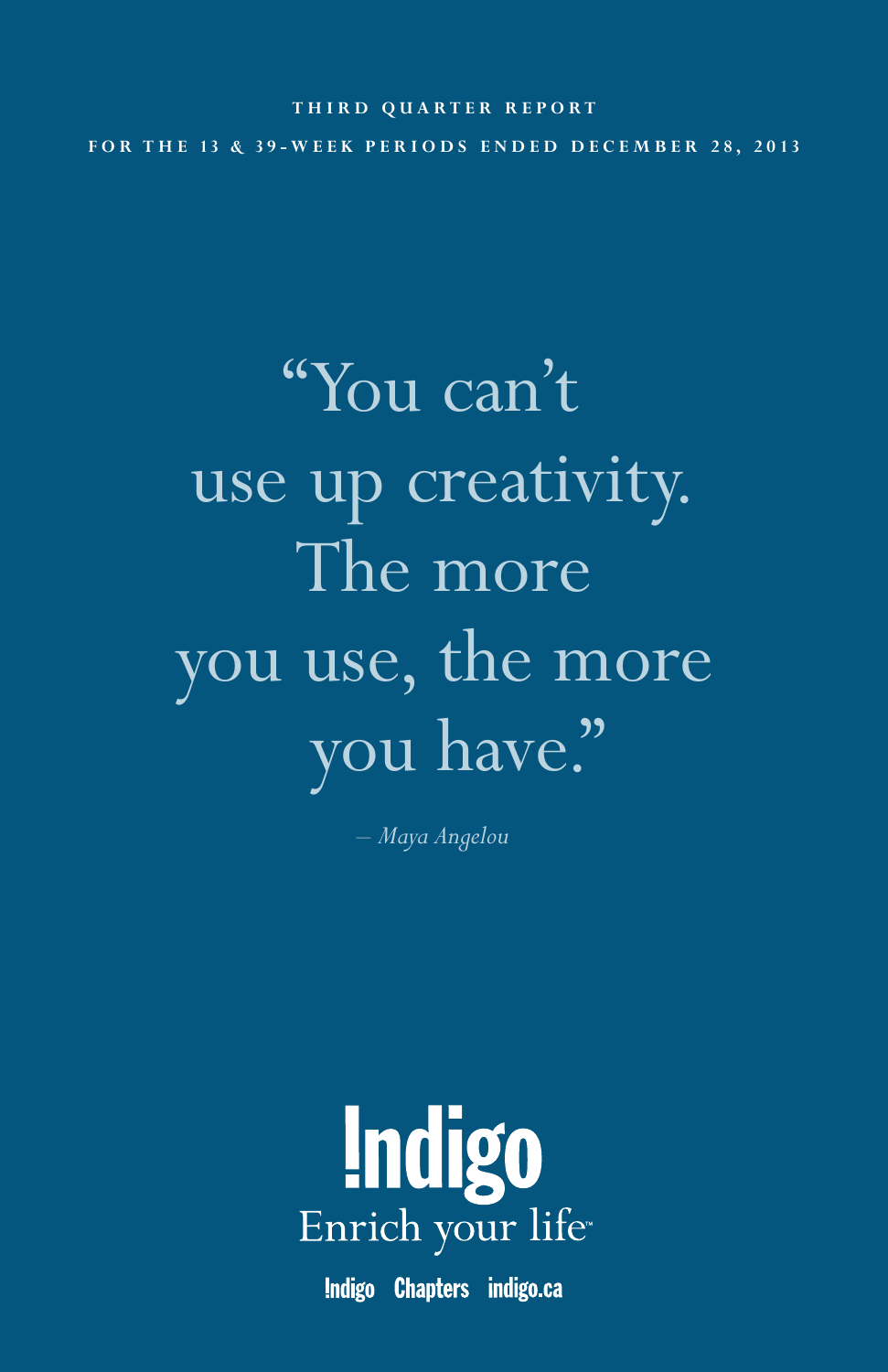Table of Contents

- **2.** Management's Discussion and Analysis
- **21.** Interim Condensed Consolidated Financial Statements and Notes
- **36.** Investor Information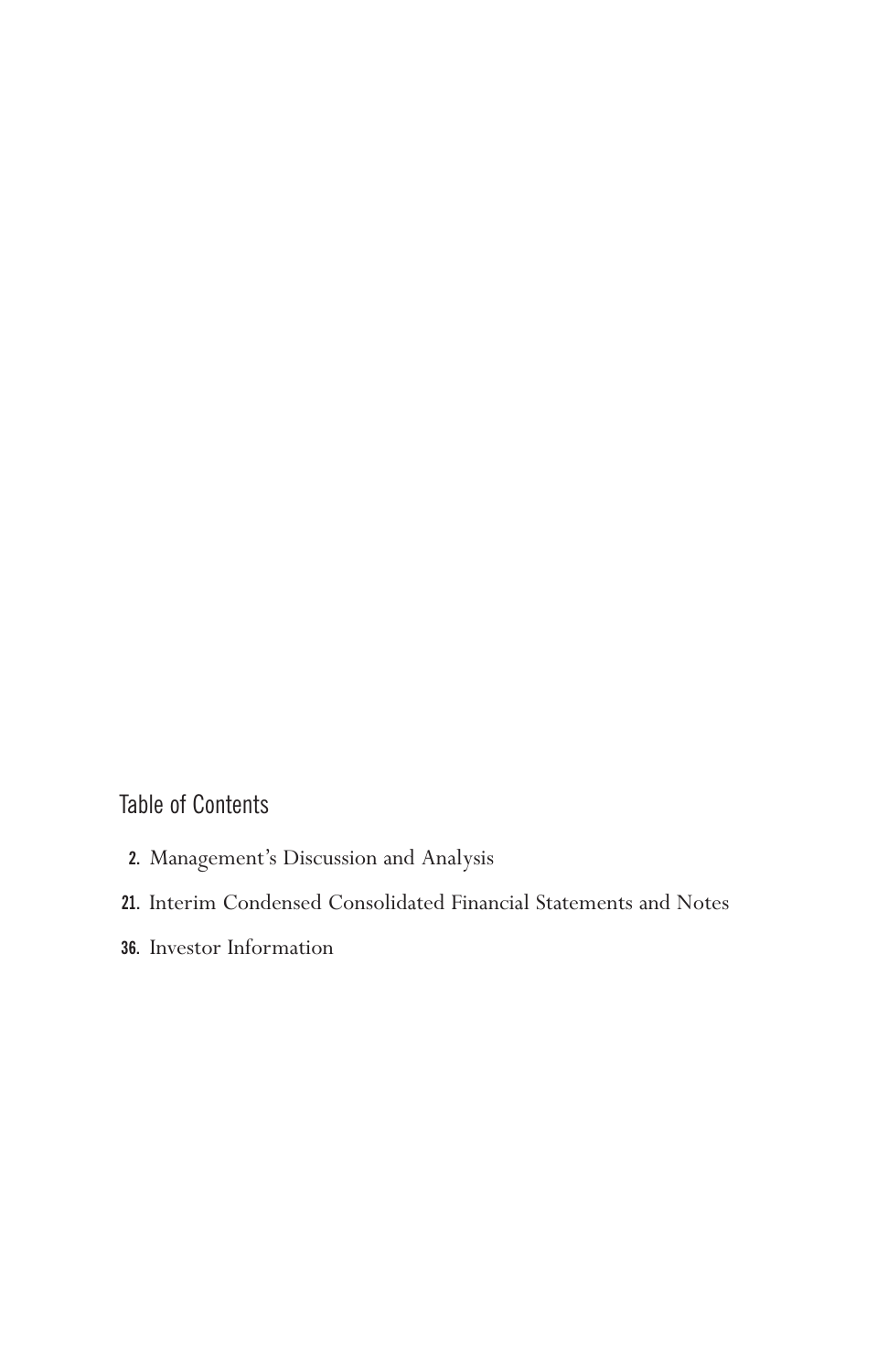# Management's Discussion and Analysis

The following Management's Discussion and Analysis ("MD*&*A") is prepared as at February 4, 2014 and is based primarily on the unaudited interim condensed consolidated financial statements of Indigo Books *&* Music Inc. (the "Company" or "Indigo") for the 13 and 39-week periods ended December 28, 2013 and December 29, 2012. The Company's unaudited interim condensed consolidated financial statements and the accompanying notes are reported in Canadian dollars and have been prepared in accordance with International Accounting Standard ("IAS") 34, "Interim Financial Reporting." The same accounting policies and methods of computation as those used in the preparation of the fiscal 2013 Annual Report were followed in the preparation of these unaudited interim condensed consolidated financial statements.

These unaudited interim condensed consolidated financial statements do not contain all disclosures required by IFRS for annual financial statements. This MD*&*A should be read in conjunction with the unaudited interim condensed consolidated financial statements and notes contained in this Quarterly Report, the audited annual consolidated financial statements and accompanying notes for the 52-week period ended March 30, 2013 and the MD*&*A included in the Company's fiscal 2013 Annual Report. The Annual Report and additional information about the Company, including the Annual Information Form, can be found on SEDAR at *www.sedar.com*.

### Overview

Indigo is Canada's largest book, gift, and specialty toy retailer, operating stores in all 10 provinces and one territory in Canada and offering online sales through its *indigo.ca* website. As at December 28, 2013, the Company operated 96 superstores under the banners *Chapters*, *Indigo* and the *World's Biggest Bookstore* and 131 small format stores, under the banners *Coles*, *Indigo*, *Indigospirit*, *SmithBooks*, and *The Book Company*. During the third quarter of fiscal 2014, the Company did not open any new stores and closed one small format store. The Company also has a 50% interest in Calendar Club of Canada Limited Partnership ("Calendar Club"), which operates seasonal kiosks and year-round stores in shopping malls across Canada.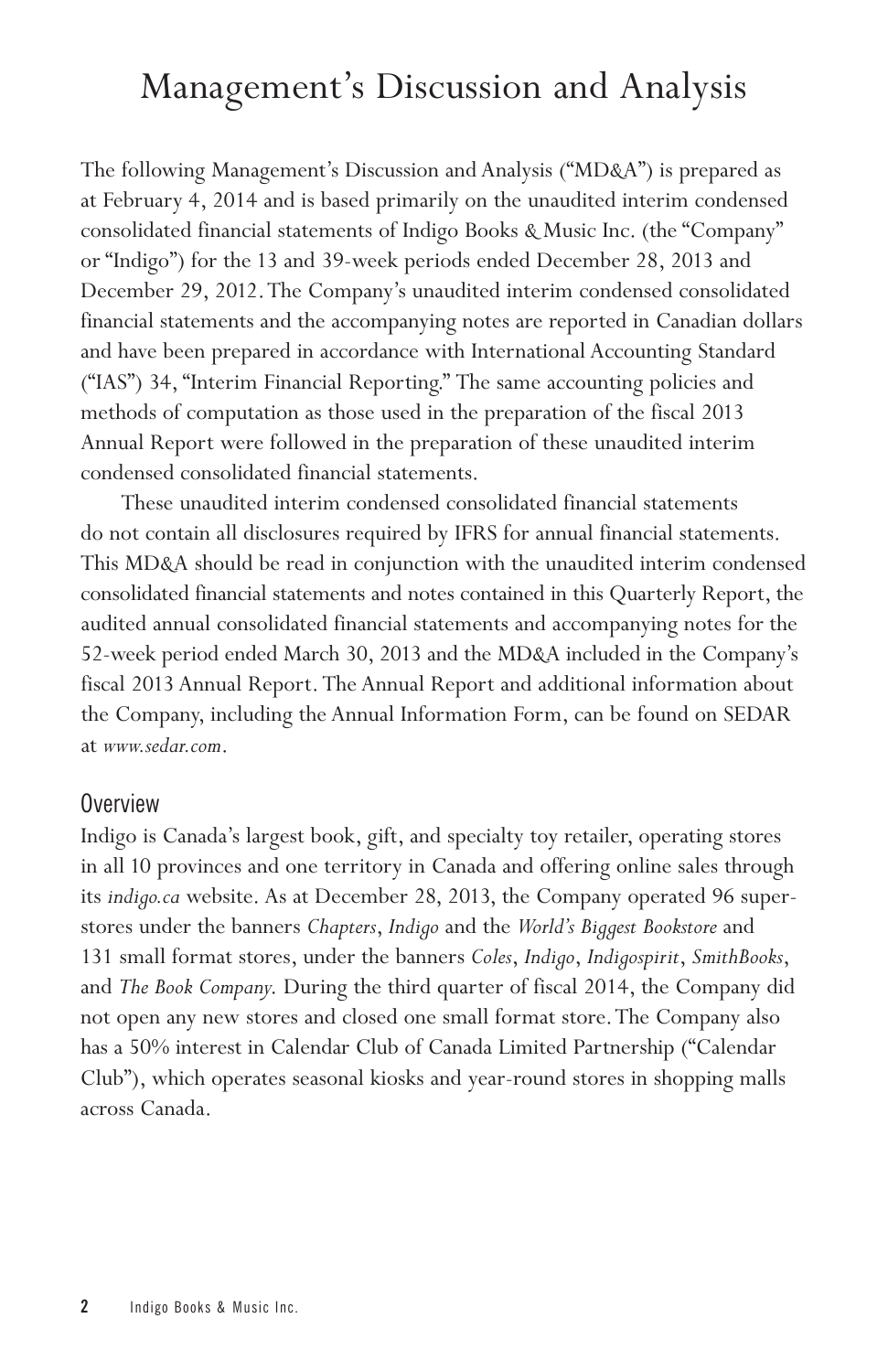Indigo operates a separate registered charity under the name Indigo Love of Reading Foundation (the "Foundation"). The Foundation provides new books and learning material to high-needs elementary schools across the country through donations from Indigo, its customers, suppliers, and employees.

The weighted average number of shares outstanding for the third quarter of fiscal 2014 was 25,607,404 as compared to 25,543,433 last year. As at February 4, 2014, the number of outstanding common shares was 25,298,239 with a book value of \$203.8 million. The number of common shares reserved for issuance under the employee stock option plan is 3,294,736 as at February 4, 2014. As at December 28, 2013, there were 1,486,150 stock options outstanding of which 189,950 were exercisable.

### Results of Operations

The following table summarizes the Company's consolidated results of operations for the periods indicated. The classification of financial information presented below is specific to Indigo and may not be comparable to that of other retailers.

|                                | 13-week      |          | 13-week      |          | 39-week      |                 | 39-week      |          |
|--------------------------------|--------------|----------|--------------|----------|--------------|-----------------|--------------|----------|
|                                | period ended |          | period ended |          | period ended |                 | period ended |          |
|                                | December 28. | %        | December 29. | %        | December 28. | %               | December 29. | %        |
| (millions of Canadian dollars) | 2013         | Revenues | 2012         | Revenues | 2013         | <b>Revenues</b> | 2012         | Revenues |
| Revenues                       | 332.4        | 100.0    | 322.6        | 100.0    | 683.3        | 100.0           | 694.8        | 100.0    |
| Cost of sales                  | (191.4)      | 57.6     | (185.5)      | 57.5     | (387.7)      | 56.7            | (392.2)      | 56.4     |
| Cost of operations             | (80.8)       | 24.3     | (77.4)       | 24.0     | (211.6)      | 31.0            | (207.4)      | 29.9     |
| Selling, administrative        |              |          |              |          |              |                 |              |          |
| and other expenses             | (27.4)       | 8.2      | (25.8)       | 8.0      | (72.5)       | 10.6            | (62.0)       | 8.9      |
| <b>EBITDA!</b>                 | 32.8         | 9.9      | 33.9         | 10.5     | 11.5         | 1.7             | 33.2         | 4.8      |

1 Earnings before interest, taxes, depreciation, amortization, impairment, and equity investment. Also see "Non-IFRS Financial Measures".

#### **Revenues Increased on Strong Holiday Sales**

Total revenues for the 13-week period ended December 28, 2013 increased \$9.8 million or 3.0% to \$332.4 million from \$322.6 million for the 13-week period ended December 29, 2012. The increase was primarily driven by strong December sales, despite challenges resulting from unusually poor weather conditions. Higher sales were driven by double-digit growth in lifestyle, paper, and toy sales and by new growth from the Company's launch of its Indigotech™ business in the current quarter. Compared to the third quarter of fiscal 2013, book sales were also higher in the current quarter as the result of stronger titles.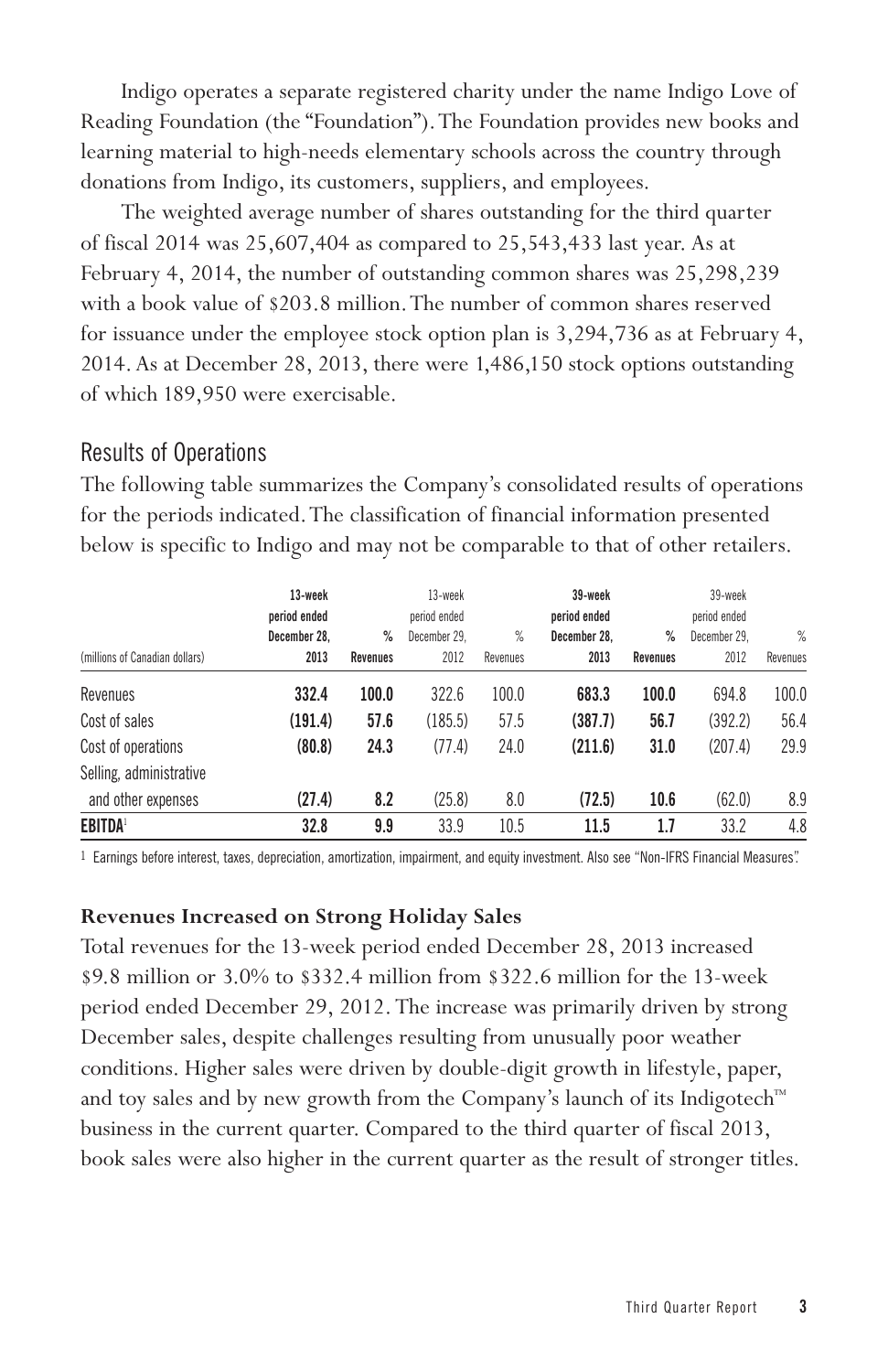Comparable store sales for the third quarter of fiscal 2014 increased 2.6% in superstores and 0.5% in small format stores for the reasons discussed above. Comparable store sales are defined as sales generated by stores that have been open for more than 12 months on a 52-week basis. It is a key performance indicator for the Company as this measure excludes sales fluctuations due to store closings, permanent relocation, and chain expansion. As at December 28, 2013, the Company operated eight fewer small format stores and one less superstore compared to December 29, 2012.

Online sales for the 13-week period ended December 28, 2013 increased \$6.7 million or 19.3% to \$41.5 million from \$34.8 million for the 13-week period ended December 29, 2012. Online book sales continue to increase as more customers purchase books online instead of in-store. Additionally, online sales of lifestyle, paper, and toy products continue to grow, benefiting from the Company's investments in growing its online customer base and IT enhancements, such as the website redesign launched at the end of the last fiscal year.

Revenues from other sources include revenues generated through irewards card sales, gift card breakage, plum points revenue, and revenue-sharing with Kobo Inc. Revenues from other sources decreased \$0.9 million or 15.8% to \$4.8 million for the 13-week period ended December 28, 2013 compared to \$5.7 million last year primarily as a result of lower irewards membership income. irewards card sales have decreased as expected, as members continue moving to the free plum rewards program.

On a year-to-date basis, total consolidated revenues decreased by \$11.5 million or 1.7% to \$683.3 million compared to \$694.8 million for the same period last year. Year-to-date comparable store sales decreased 1.5% for superstores and decreased 10.7% in small format stores as the result of strong sales of the *Fifty Shades* and *Hunger Games* trilogies in the first half of the last fiscal year.

|                                 | 13-week<br>period ended | 13-week<br>period ended |        | Comparable  |
|---------------------------------|-------------------------|-------------------------|--------|-------------|
|                                 | December 28.            | December 29.            |        | store sales |
| (millions of Canadian dollars)  | 2013                    | 2012                    | %      | %           |
| Superstores                     | 234.6                   | 229.7                   | 2.1    | 2.6         |
| Small format stores             | 51.5                    | 52.4                    | (1.7)  | 0.5         |
| Online (including store kiosks) | 41.5                    | 34.8                    | 19.3   | N/A         |
| <b>Other</b>                    | 4.8                     | 5.7                     | (15.8) | N/A         |
|                                 | 332.4                   | 322.6                   | 3.0    | 2.3         |

Revenues by channel are highlighted below: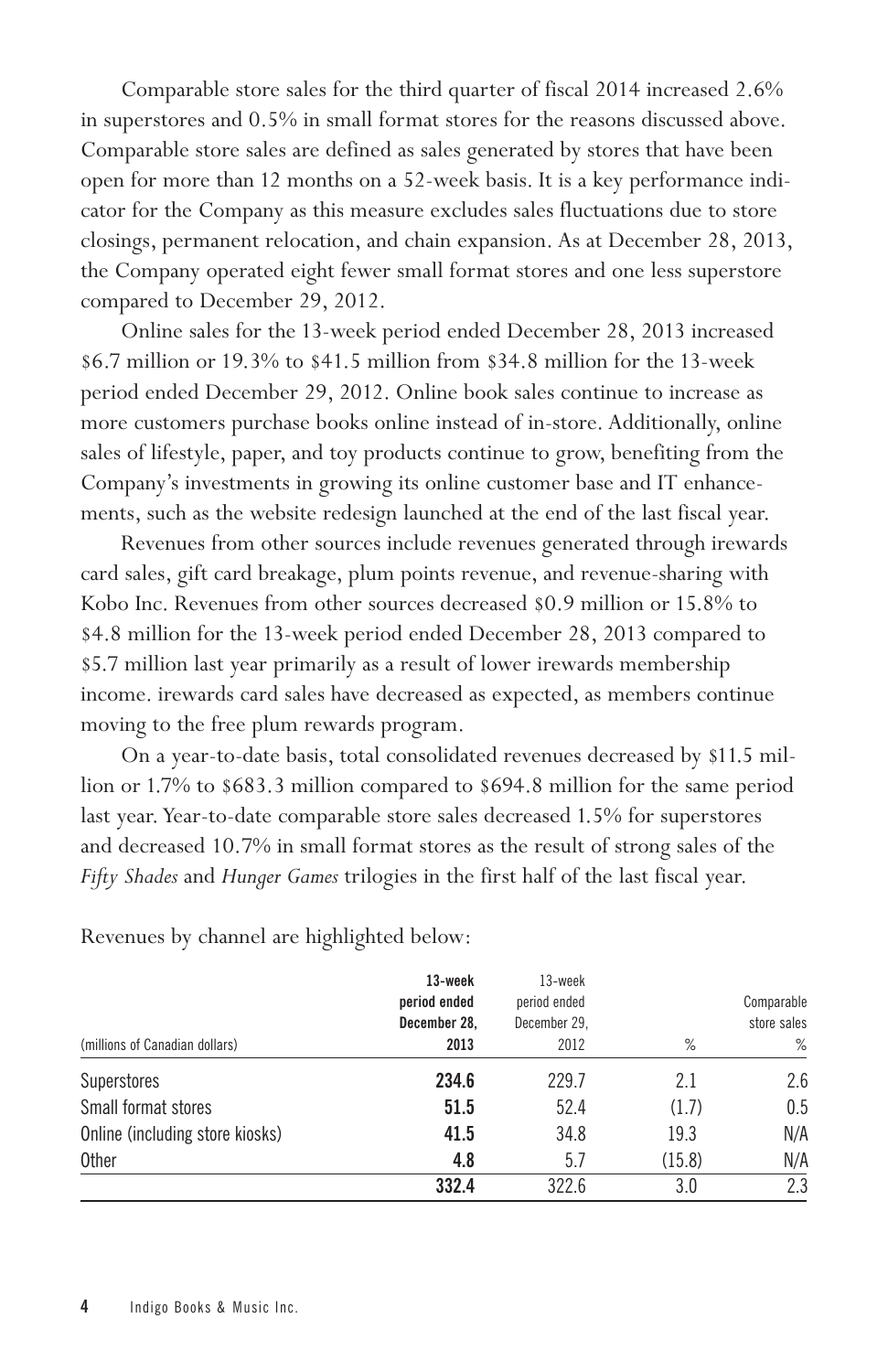|                                                  | Superstores                             |                                         | Small format stores                     |                                         |  |  |
|--------------------------------------------------|-----------------------------------------|-----------------------------------------|-----------------------------------------|-----------------------------------------|--|--|
|                                                  | 13-week<br>period ended<br>December 28. | 13-week<br>period ended<br>December 29. | 13-week<br>period ended<br>December 28. | 13-week<br>period ended<br>December 29, |  |  |
| (millions of Canadian dollars)<br>Total revenues | 2013<br>234.6                           | 2012<br>229.7                           | 2013<br>51.5                            | 2012<br>52.4                            |  |  |
| Adjustments for stores not in                    |                                         |                                         |                                         |                                         |  |  |
| both fiscal periods                              | (0.0)                                   | (1.2)                                   | (0.8)                                   | (1.9)                                   |  |  |
| Comparable store sales                           | 234.6                                   | 228.5                                   | 50.7                                    | 50.5                                    |  |  |

A reconciliation between total revenues and comparable store sales is provided below:

### **Cost of Sales (as a Percent of Revenues) Remained Flat**

Cost of sales includes the landed cost of goods sold, online shipping costs, inventory shrink and damage reserve, less all vendor support programs. Cost of sales increased \$5.9 million to \$191.4 million, compared to \$185.5 million for the same quarter last year. The increase was primarily driven by higher sales volumes. As a percent of total revenues, cost of sales increased by 0.1% to 57.6% compared to 57.5% in the same quarter last year.

On a year-to-date basis, cost of sales decreased \$4.5 million to \$387.7 million compared to \$392.2 million in the same period last year. Cost of sales was lower in the first half of the year due to lower sales volumes and higher vendor support. This was partially offset by higher sales volumes in the third quarter of fiscal 2014. Year-to-date cost of sales as a percent of total revenues increased 0.3% to 56.7% compared to 56.4% in the same period last year mainly due to more aggressive discounting and summer clearance markdowns in the first quarter of the current fiscal year.

### **Cost of Operations Increased Over Last Year**

Cost of operations includes all store, online, and distribution centre costs. Cost of operations increased \$3.4 million to \$80.8 million this year, compared to \$77.4 million in the same quarter last year. The increase was primarily driven by higher online costs resulting from increased online marketing spend to drive sales and continued growth of the Company's customer base. Store occupancy costs were also higher compared to the same quarter last year as a result of contractual increases in leasing costs. As a percent of total revenues, cost of operations increased by 0.3% to 24.3% this year, compared to 24.0% in the same quarter last year.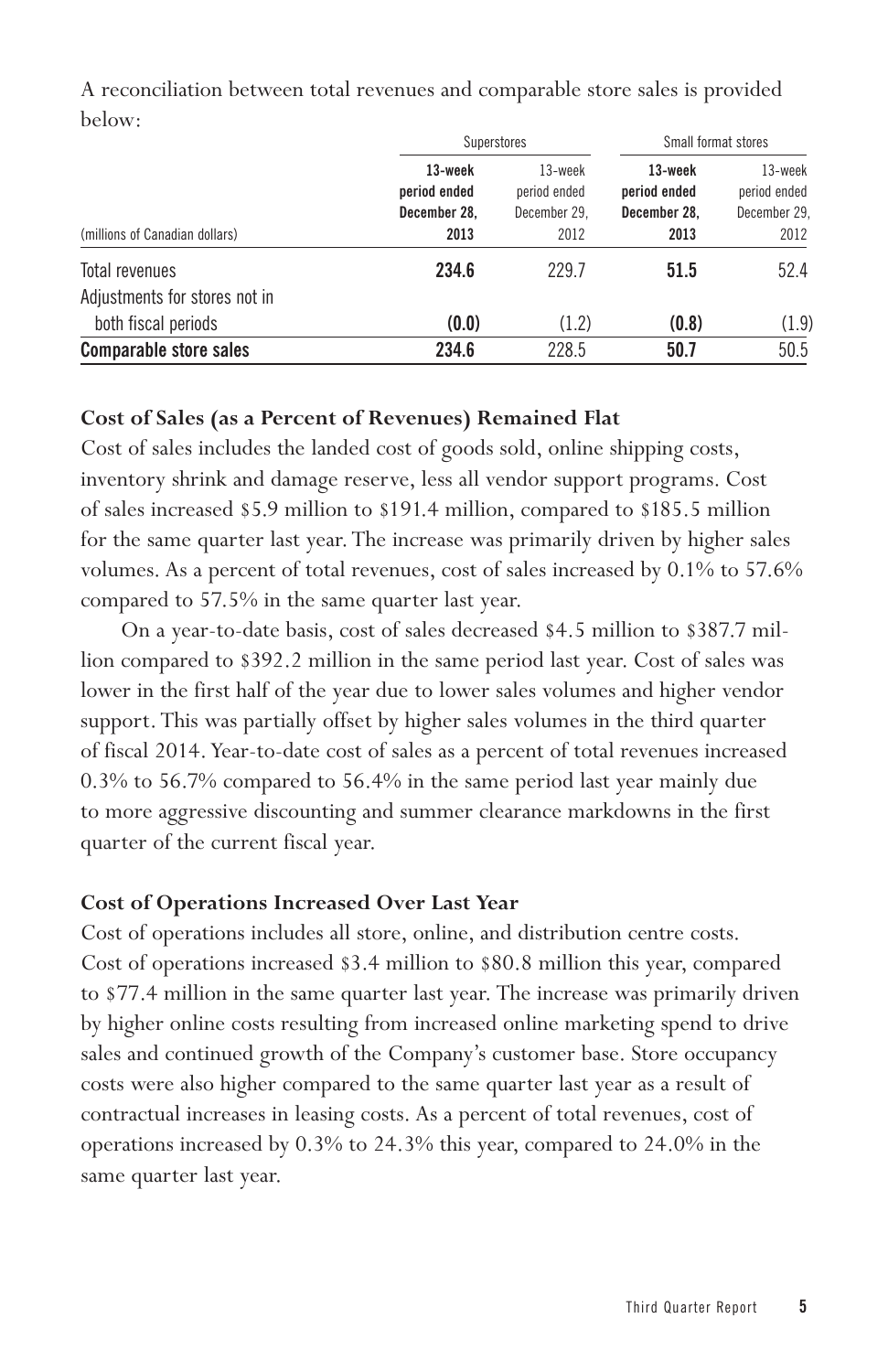On a year-to-date basis, cost of operations increased \$4.2 million to \$211.6 million compared to \$207.4 million in the same period last year. Despite handling higher inventory volumes this year, retail distribution centre costs decreased \$0.8 million, or 3.6%, compared to the same period last year as a result of efficiencies gained through continual implementation of various Galileo productivity initiatives. Other increases in cost of operations were driven by the same factors discussed above. Year-to-date cost of operations as a percent of total revenues increased 1.1% to 31.0% compared to 29.9% in the same period last year.

## **Selling, Administrative and Other Expenses Increased Compared to Last Year**

Selling, administrative and other expenses include retail marketing, head office costs and operating expenses associated with the Company's transformation. These expenses increased \$1.6 million to \$27.4 million, compared to \$25.8 million for the same quarter last year. The increase was primarily driven by investments made in relation to the Company's ongoing transformational strategy to become the premiere year-round gifting destination in Canada. Investments were made in the areas of store transformations, online enhancements, and improvements to internal system capabilities. As a percent of total revenues, selling, administrative and other expenses increased by 0.2% to 8.2%, compared to 8.0% last year.

On a year-to-date basis, selling, administrative and other expenses increased \$10.5 million to \$72.5 million compared to \$62.0 million in the same period last year due to the same factors mentioned above. The Company incurred higher creative and retail marketing expenses to drive awareness of new products in its key growth categories and incurred higher employee and severance costs as a result of investments in talent to drive the Company's transformation. Additional factors contributing to increased expenses include the Company's offer of a one-time cash repurchase to certain option holders in the first quarter, which resulted in \$0.4 million of incremental expense compared to the same period last year. Year-to-date selling, administrative and other expenses as a percent of total revenues increased 1.7% to 10.6% compared to 8.9% in the same period last year.

### **EBITDA Decreased Versus Last Year**

EBITDA, defined as earnings before interest, taxes, depreciation, amortization, impairment, and equity investment decreased \$1.1 million to \$32.8 million for the 13-week period ended December 28, 2013, compared to \$33.9 million for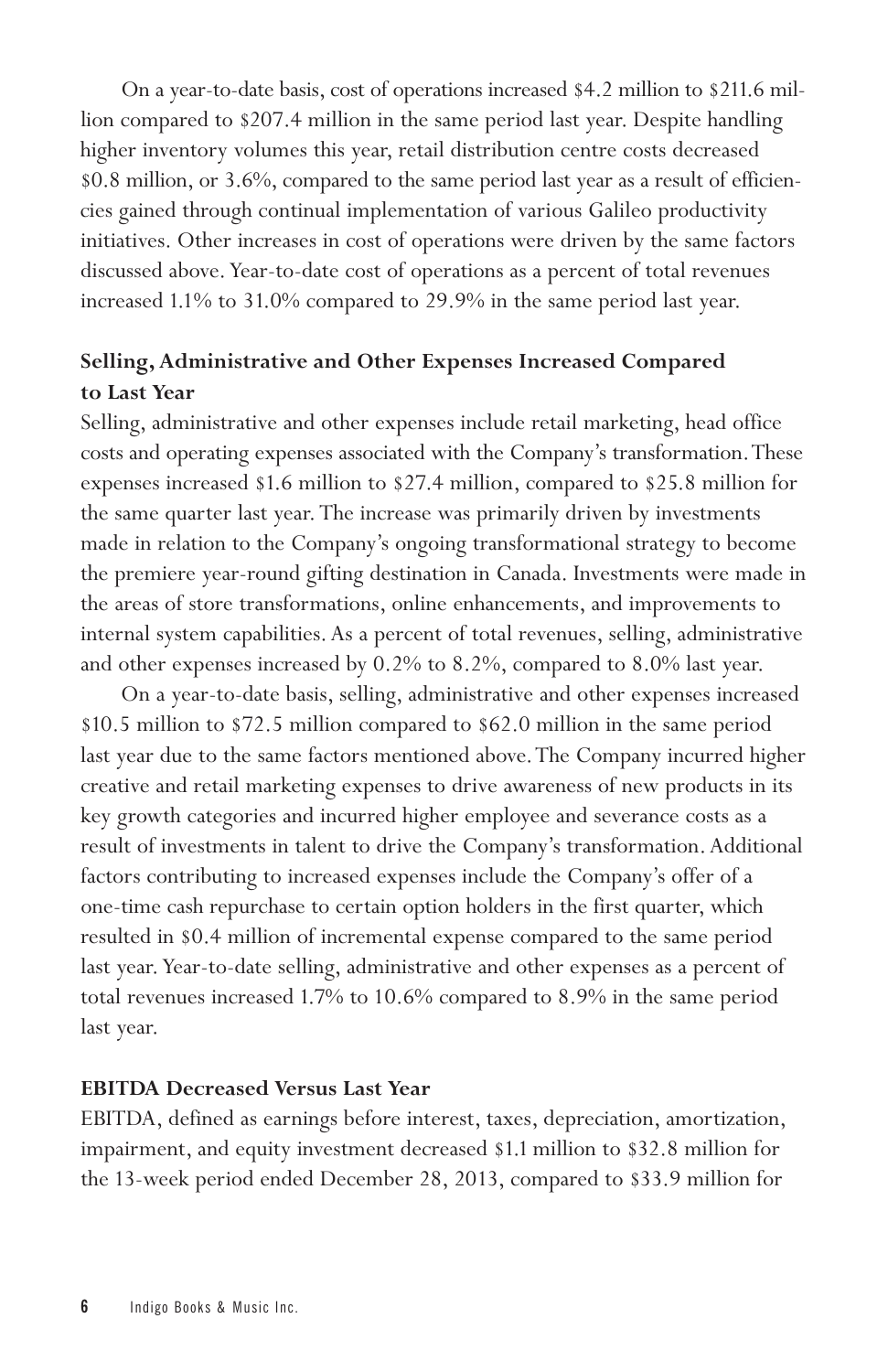the 13-week period ended December 29, 2012. As discussed above, the increase of third quarter revenues over last year were partially offset by higher online marketing spend and investments related to the Company's ongoing transformational strategy. EBITDA as a percent of total revenues decreased by 0.6% to 9.9% this quarter compared 10.5% to the same quarter last year.

On a year-to-date basis, EBITDA decreased \$21.7 million to \$11.5 million compared to \$33.2 million in the same period last year. The decrease was driven by lower book sales in the first half of the current fiscal year due to a lack of blockbuster titles compared to sales of the *Fifty Shades* and *Hunger Games* trilogies last year, along with higher current year expenses related to the Company's transformational strategy.Year-to-date EBITDA as a percent of total revenues decreased 3.1% to 1.7% compared to 4.8% in the same period last year.

**Depreciation, Amortization and Asset Impairments Higher than Last Year** Depreciation and amortization for the 13-week period ended December 28, 2013 decreased by \$0.1 million to \$6.8 million compared to \$6.9 million in the same quarter last year. Capital expenditures in the third quarter of fiscal 2014 totalled \$11.6 million and included \$7.8 million for store construction, renovations and equipment, \$2.5 million for intangible assets (primarily application software and internal development costs), and \$1.3 million for technology equipment. None of the \$1.3 million expenditure in technology equipment was funded through finance leases. The Company had \$0.5 million of capital asset impairments in the current quarter. These impairments were spread across a number of cash-generating units at the store level and arose due to stores performing at lower-than-expected profitability. There were no capital asset impairment reversals recorded in the current quarter.

On a year-to-date basis, depreciation and amortization decreased by \$0.5 million to \$20.4 million compared to \$20.9 million in the same period last year. Year-to-date, the Company has spent \$24.4 million on capital expenditures, including \$13.3 million for store construction, renovations and equipment, \$8.1 million for intangible assets (primarily application software and internal development costs), and \$3.0 million for technology equipment. Of the \$3.0 million expenditure in technology equipment, \$0.1 million was funded through finance leases. As discussed above, the Company had \$0.5 million of capital asset impairments in the current period compared to \$0.3 million of impairment in the comparative period last year.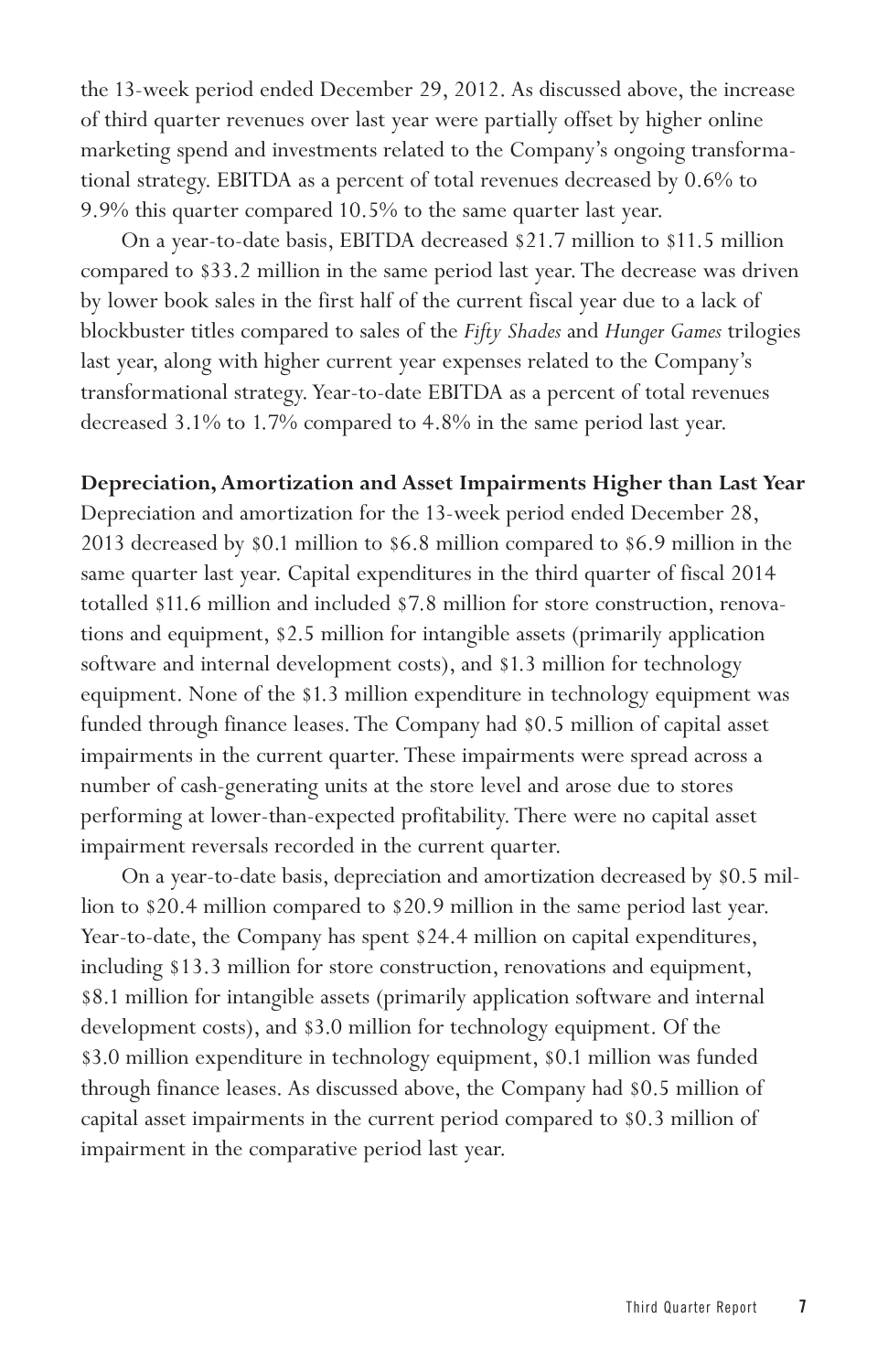#### **Net Interest Income Remained Flat**

The Company recognized net interest income of \$0.6 million for the 13-week period ended December 28, 2013 compared to \$0.7 million in the same quarter last year. The Company nets interest income against interest expense.

On a year-to-date basis, the Company recognized net interest income of \$1.7 million compared to \$1.8 million in the same period last year.

#### **Earnings from Equity Investment Decreased**

The Company uses the equity method to account for its investment in Calendar Club and recognizes its share of Calendar Club's earnings and losses as part of consolidated net earnings and losses. Indigo recognized net earnings from Calendar Club of \$1.6 million for the 13-week period ended December 28, 2013 compared to net earnings of \$2.0 million in the same quarter last year. Total sales remained nearly flat to last year, but Calendar Club operated 16 additional kiosks in fiscal 2014, which increased operating costs. In addition, Calendar Club had less favour able locations in premiere malls this year, which impacted their earnings.

On a year-to-date basis, Indigo recognized net earnings from Calendar Club of \$1.0 million compared to net earnings of \$1.2 million in the same period last year. Earnings from Calendar Club decreased for the same reason discussed above.

#### **Income Tax Expense Increased Due to Valuation Allowance**

The Company recognized income tax expense of \$19.2 million for the 13-week period ended December 28, 2013 compared to income tax expense of \$7.7 million in the same period last year. The higher income tax expense was driven by a \$12.4 million valuation allowance recorded against deferred tax assets during the quarter. Whilst management fully expects to utilize all deferred tax assets prior to their expiry, for the purposes of interpreting the Income Taxes standard ("IAS 12"), it is necessary to apply a probable threshold against management's best estimate of future taxable income. This interpretation has resulted in the recognition of a valuation allowance. The Company's effective tax rate increased to 69.4% in the third quarter of fiscal 2014 compared to 25.8% in the same period last year due to the valuation allowance discussed above.

On a year-to-date basis, the Company recognized an income tax expense of \$9.9 million compared to an income tax expense of \$2.3 million in the same period last year for the same reason discussed above.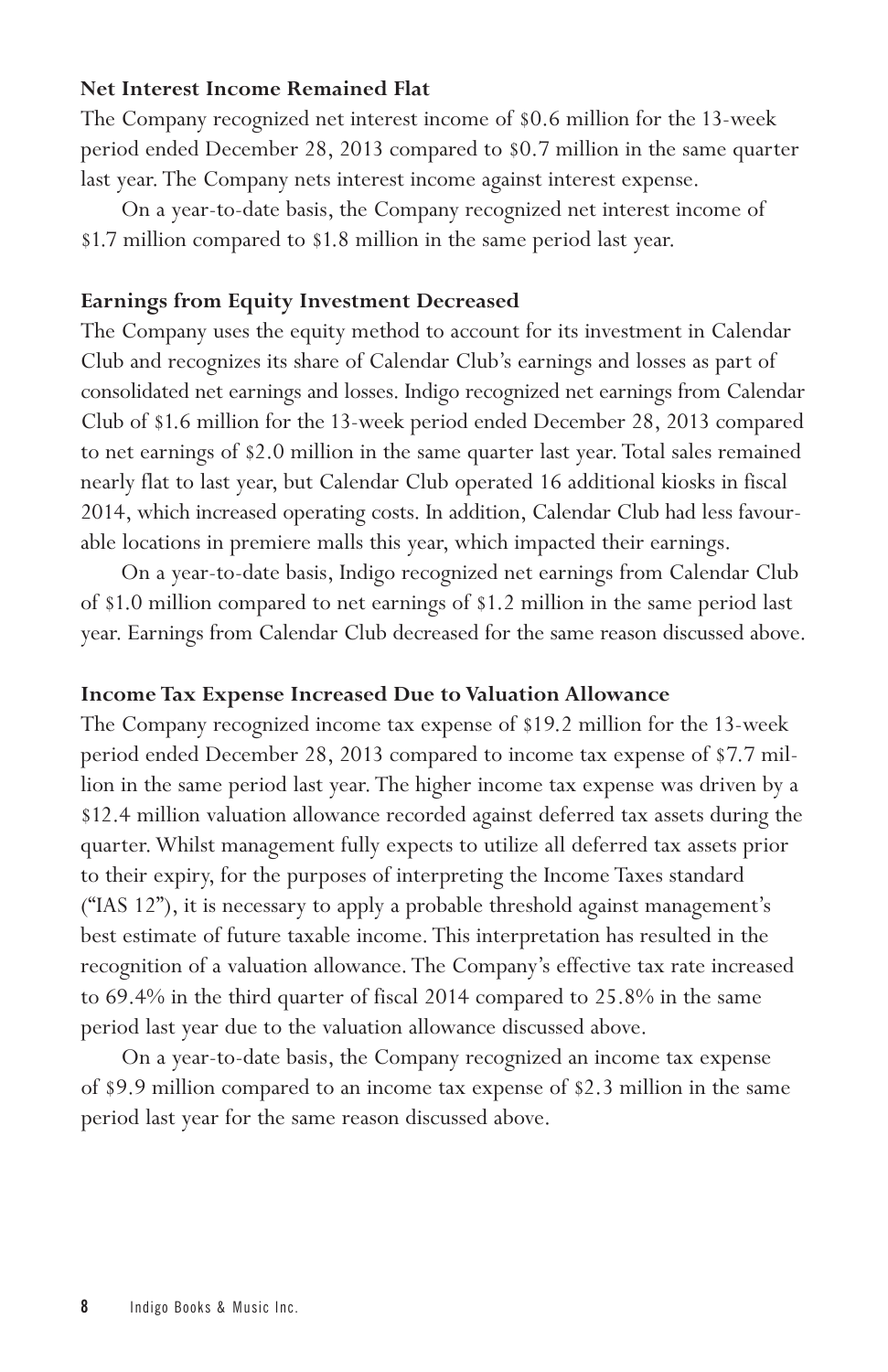#### **Net Earnings Decreased from Last Year**

The Company recognized net earnings of \$8.5 million for the 13-week period ended December 28, 2013 (\$0.33 net earnings per common share), compared to net earnings of \$22.0 million (\$0.86 net earnings per common share) in the same period last year. The decrease in earnings was partly the result of higher selling, administrative and other expenses compared to the same quarter last year. Earnings also decreased as a result of higher income tax expense, as discussed above.

On a year-to-date basis, the Company recognized a net loss of \$16.6 million (\$0.65 net loss per common share), compared to net earnings of \$12.5 million (\$0.49 net earnings per common share) in the same period last year.

### Seasonality and Third Quarter Results

Indigo's business is highly seasonal and follows quarterly sales and profit (loss) fluctuation patterns, which are similar to those of other retailers that are highly dependent on the December holiday sales season. A disproportionate amount of revenues and profits are earned in the third quarter. As a result, quarterly performance is not necessarily indicative of the Company's performance for the rest of the year. The following table sets out revenues, net earnings (loss) attributable to shareholders of the Company, and basic and diluted earnings (loss) per share for the preceding eight fiscal quarters. Comparative revenues have been restated for the impact of the Company's change in its equity investment accounting policy.

|                                                                                     | Fiscal quarters |    |                |     |                |    |                |    |                |    |                |                   |   |                |
|-------------------------------------------------------------------------------------|-----------------|----|----------------|-----|----------------|----|----------------|----|----------------|----|----------------|-------------------|---|----------------|
|                                                                                     | 03              |    | Q <sub>2</sub> |     | Q <sub>1</sub> |    | Q <sub>4</sub> |    | 0 <sub>3</sub> |    | Q <sub>2</sub> | 01                |   | Q <sub>4</sub> |
| (thousands of Canadian dollars,                                                     | Fiscal          |    | Fiscal         |     | Fiscal         |    | Fiscal         |    | Fiscal         |    | Fiscal         | Fiscal            |   | Fiscal         |
| except per share data)                                                              | 2014            |    | 2014           |     | 2014           |    | 2013           |    | 2013           |    | 2013           | 2013              |   | 2012           |
| Revenues                                                                            | 332,393         |    | 179,417        |     | 171,525        |    | 183,976        |    | 322,620        |    | 185,563        | 186,626           |   | 194,853        |
| Net earnings (loss)<br>attributable to<br>shareholders of Indigo<br>From continuing |                 |    |                |     |                |    |                |    |                |    |                |                   |   |                |
| operations<br>From discontinued                                                     | 8,497           |    | (10,070)       |     | (15,048)       |    | (8,247)        |    | 22,035         |    | (4,013)        | (5, 487)          |   | (10, 726)      |
| operations                                                                          |                 |    |                |     |                |    |                |    |                |    |                | -                 |   | 142,253        |
| Total net earnings (loss)                                                           | 8,497           |    | (10,070)       |     | (15,048)       |    | (8,247)        |    | 22,035         |    | (4,013)        | (5, 487)          |   | 131,527        |
| Basic earnings (loss)                                                               |                 |    |                |     |                |    |                |    |                |    |                |                   |   |                |
| per share                                                                           | \$<br>0.33      | \$ | (0.39)         | \$  | (0.59)         | \$ | (0.32)         | \$ | 0.86           | \$ | (0.16)         | \$<br>$(0.22)$ \$ |   | 5.21           |
| Diluted earnings (loss)                                                             |                 |    |                |     |                |    |                |    |                |    |                |                   |   |                |
| per share                                                                           | \$<br>0.33      | \$ | (0.39)         | \$. | (0.59)         | \$ | (0.32)         | \$ | 0.86           | \$ | (0.16)         | \$<br>(0.22)      | S | 5.16           |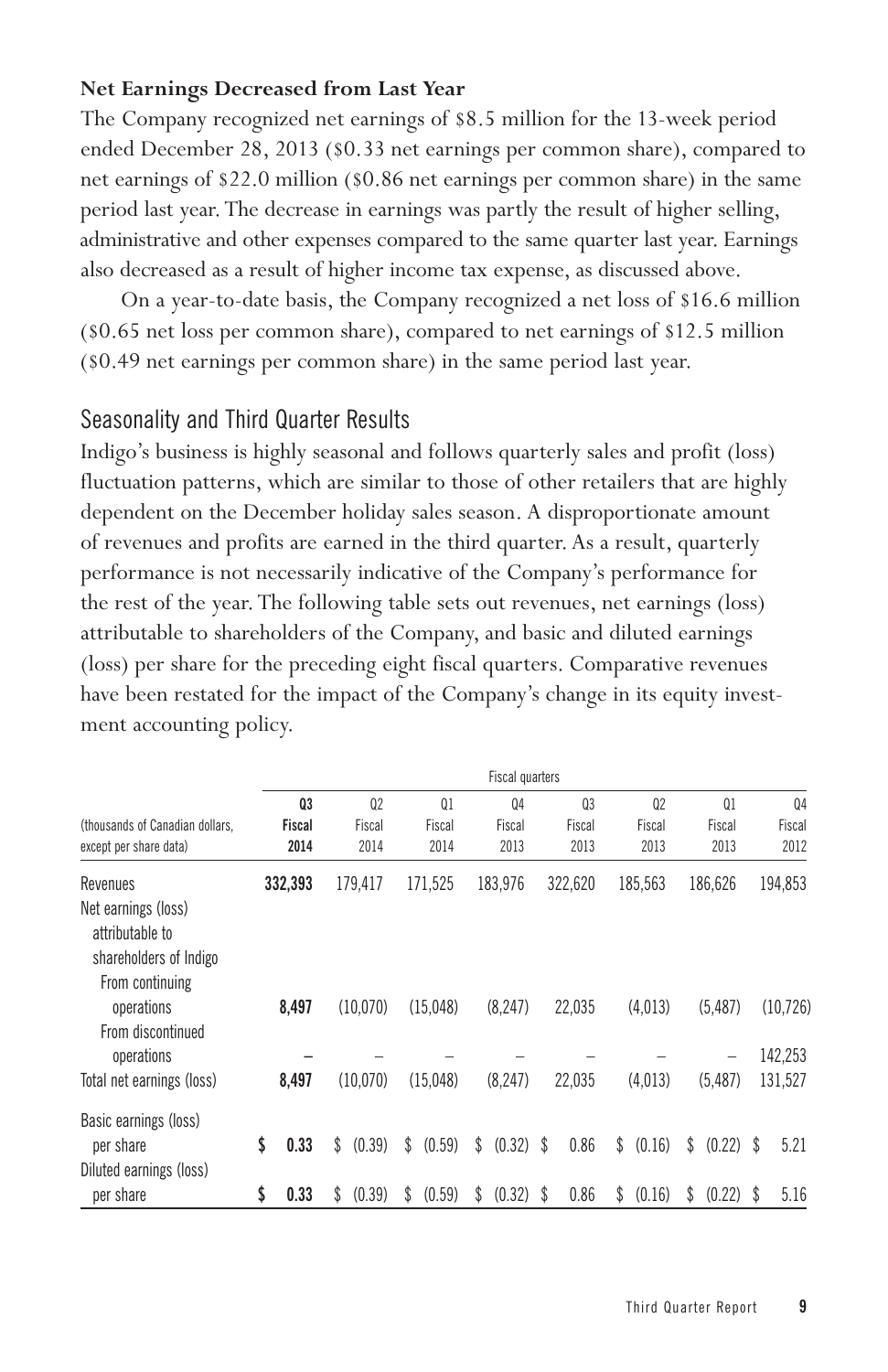# Overview of Consolidated Balance Sheets

### **Total Assets**

As at December 28, 2013, total assets decreased \$43.2 million to \$668.9 million, compared to \$712.1 million as at December 29, 2012. The decrease was primarily due to a \$44.8 million decrease in cash and cash equivalents and a \$7.5 million decrease in deferred tax assets, partially offset by a \$7.9 million increase in inventories. The Company used its cash to make significant investments in capital assets and working capital as part of its transformation strategy. Capital asset purchases for the last four quarters totalled \$29.6 million and the Company also used \$15.0 million for working capital in the last four quarters. Most of the working capital was invested in inventories as the Company expanded its product assortment compared to the last year as part of the transformation. As previously discussed, deferred tax assets decreased because the Company recorded a \$12.4 million valuation allowance during the quarter.

On a fiscal year-to-date basis, total assets increased \$99.8 million to \$668.9 million, compared to \$569.1 million as at March 30, 2013. The increase was primarily due to increases in cash and cash equivalents, inventories and accounts receivable, partially offset by a decrease in deferred tax assets. The \$54.7 million increase in cash and cash equivalents and \$18.7 million increase in accounts receivable were driven by sales generated during the holiday period while the \$31.2 million increase in inventories is also consistent with the seasonal nature of the business as the Company holds a significant amount of inventory during the holiday season.

### **Total Liabilities**

As at December 28, 2013, total liabilities decreased \$7.9 million to \$343.2 million, compared to \$351.1 million as at December 29, 2012. The decrease was driven by lower current and long-term accounts payable and accrued liabilities. The Company's changing product mix now includes more items with shorter payment terms, which drove the \$8.2 million decrease in current and long-term accounts payable and accrued liabilities.

On a fiscal year-to-date basis, total liabilities increased \$124.4 million to \$343.2 million, compared to \$218.8 million as at March 30, 2013. The increase was primarily due to a \$108.9 million increase in current and long-term accounts payable and accrued liabilities and a \$17.1 million increase in unredeemed gift card liability, which is consistent with the seasonal nature of a retail business for the holiday season.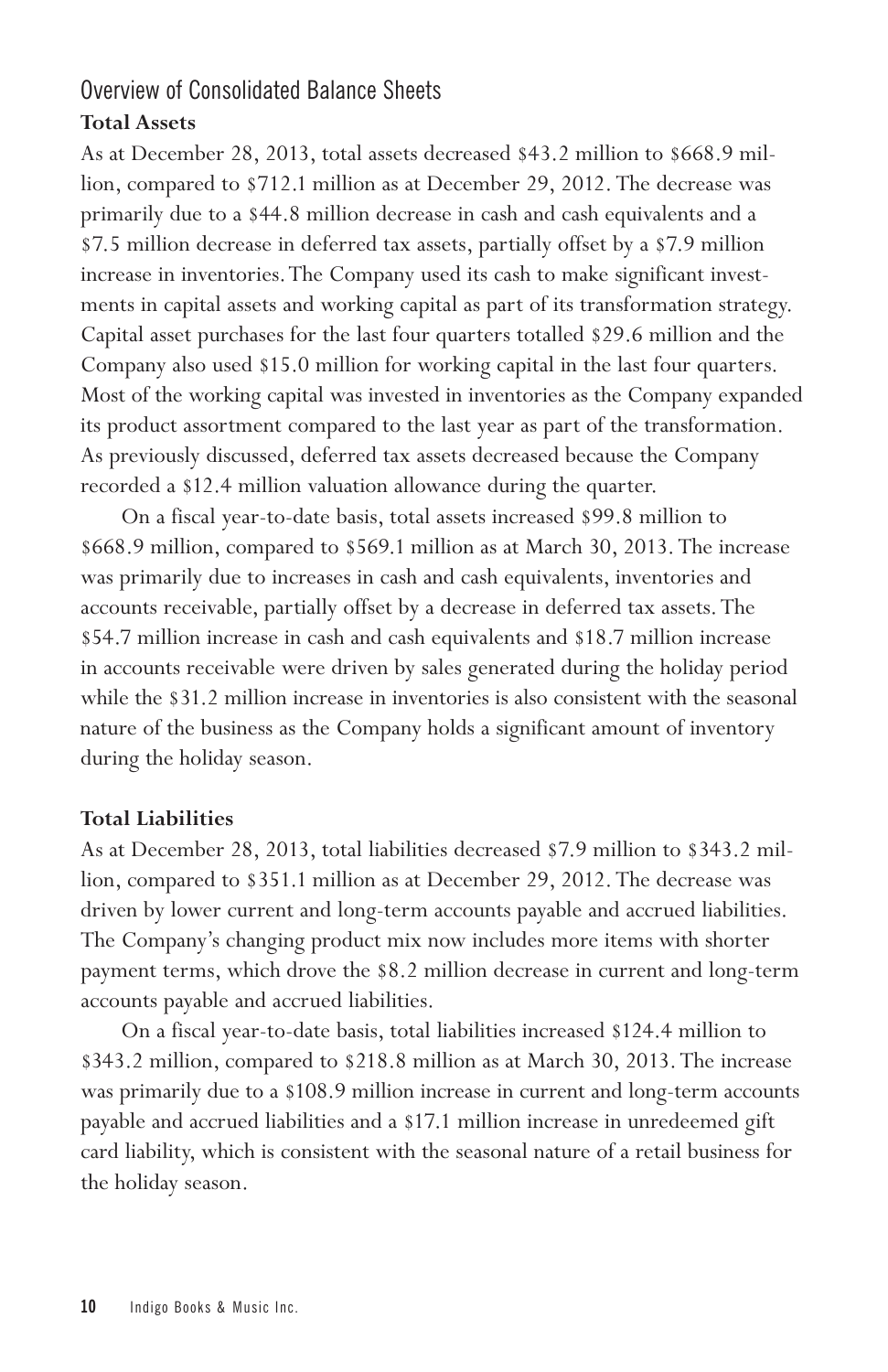### **Total Equity**

Total equity at December 28, 2013 decreased \$35.3 million to \$325.7 million, compared to \$361.0 million as at December 28, 2012. The decrease in total equity was primarily due to a net loss of \$24.9 million and \$11.1 million of dividend payments in the last four quarters. Share capital increased by \$0.1 million due to the exercise of stock options. Contributed surplus increased \$0.6 million as the expensing of employee stock options and Directors' deferred share units was partially offset by the Company's one-time options repurchase. In the first quarter of fiscal 2014, the Company offered a one-time cash repurchase to certain option holders. Unamortized expense related to repurchased options was immediately recognized and increased contributed surplus. This increase was offset by the cash payment made to the option holders.

### **Working Capital and Leverage**

The Company's working capital position usually declines from the end of its fiscal year until the third fiscal quarter due to the seasonal nature of the business. The Company relies on cash and accounts payable to fund the business before generating a disproportionate amount of cash during the December holiday season. The Company reported working capital of \$204.7 million as at December 28, 2013, compared to \$235.2 million as at December 29, 2012 and \$224.3 million as at March 30, 2013. The decrease in working capital from December 29, 2012 was mainly driven by lower cash and cash equivalents due to money spent in the Company's transformation.

The Company's leverage position (defined as Total Liabilities to Total Equity) was 1.1:1 at the end of the current quarter compared to 1.0:1 as at December 29, 2012 and 0.6:1 as at March 30, 2013. The increase in leverage position was driven by the decrease in total equity.

## Overview of Consolidated Statements of Cash Flows

Cash and cash equivalents increased \$99.0 million during the third quarter of fiscal 2014 compared to an increase of \$117.8 million in the same quarter last year. The increase in the current quarter was driven by cash flows generated from operating activities of \$112.6 million and the effect of foreign currency exchange rate changes on cash and cash equivalents of \$0.4 million, partially offset by cash flows used in investing activities of \$11.0 million and financing activities of \$3.0 million.Year-to-date, cash and cash equivalents increased by \$54.7 million compared to an increase of \$103.4 million last year.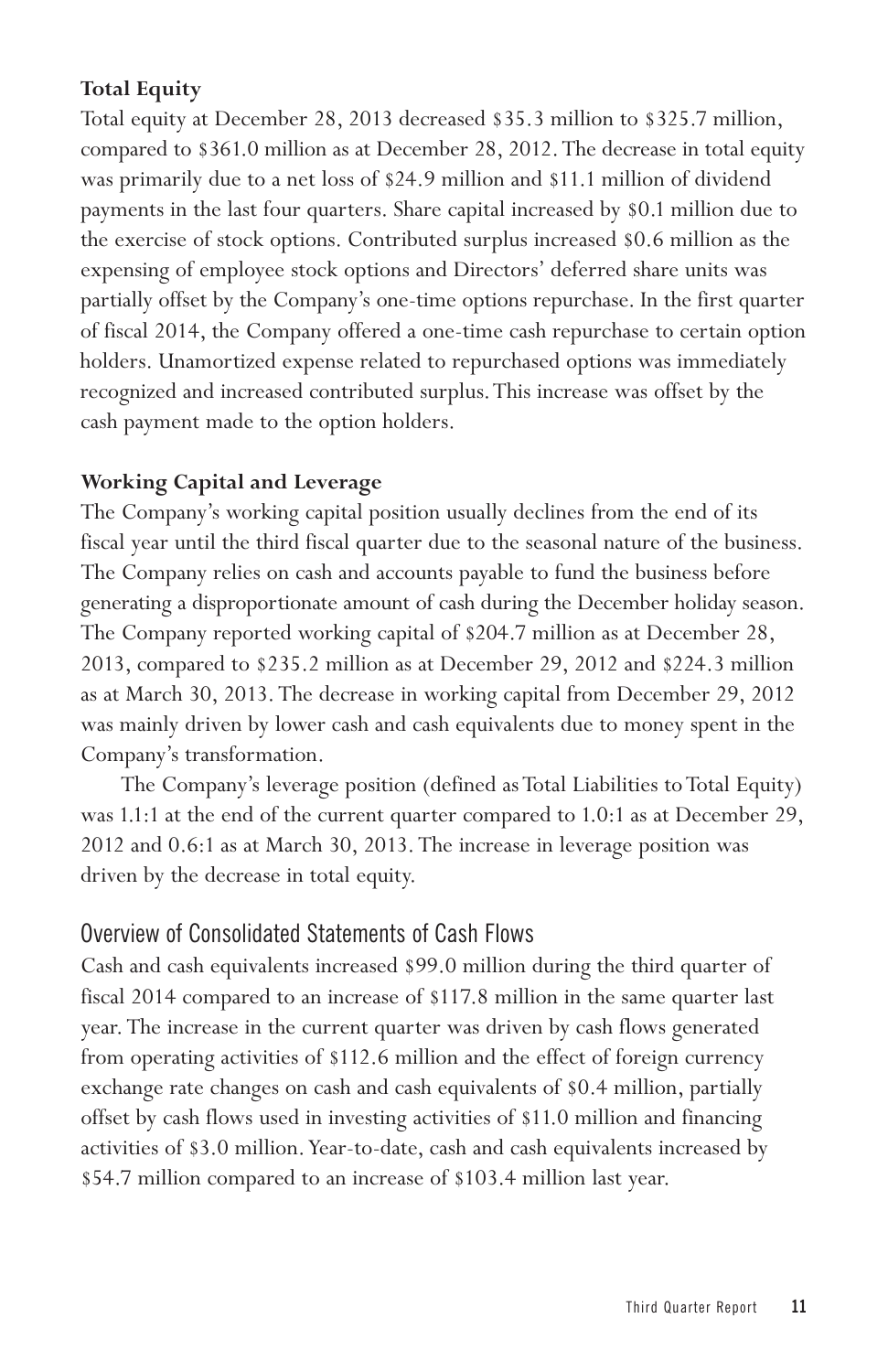### **Cash Flows from Operating Activities**

The Company generated \$112.6 million from operating activities in the third quarter of fiscal 2014 compared to generating \$125.5 million in the same period last year, a decrease of \$12.9 million. The Company generated less cash from working capital and had lower net earnings this year compared to the same period last year. The Company generated \$79.6 million of cash from working capital this quarter compared to generating \$91.4 million of cash from working capital in the same quarter last year. The Company's net earnings was \$8.5 million this quarter compared to \$22.0 million last year. As previously discussed, the decrease in net earnings was driven by higher selling, administrative and other expenses and by higher income tax expense compared to the same quarter last year.

On a year-to-date basis, cash flows generated from operating activities decreased by \$36.9 million to \$86.8 million in the current period compared to \$123.7 million used in the same period last year. The reduction in cash flows was mainly driven by the net loss of \$16.6 million year-to-date compared to net earnings of \$12.5 million in the same period last year.

| (millions of Canadian dollars)                   | 13-week<br>period ended<br>December 28.<br>2013 | 13-week<br>period ended<br>December 29.<br>2012 | 39-week<br>period ended<br>December 28.<br>2013 | 39-week<br>period ended<br>December 29,<br>2012 |
|--------------------------------------------------|-------------------------------------------------|-------------------------------------------------|-------------------------------------------------|-------------------------------------------------|
| Store construction, renovations<br>and equipment | 7.8                                             | 2.5                                             | 13.3                                            | 4.9                                             |
| Intangible assets (primarily application         |                                                 |                                                 |                                                 |                                                 |
| software and internal development costs)         | 2.5                                             | 2.3                                             | 8.1                                             | 6.9                                             |
| Technology equipment                             | 1.3                                             | 0.9                                             | 2.9                                             | 2.0                                             |
|                                                  | 11.6                                            | 5.7                                             | 24.3                                            | 13.8                                            |

### **Cash Flows from Investing Activities**

In the current quarter, total cash spent on capital projects was \$11.6 million compared to \$5.7 million spent in the same period last year, as outlined below:

The Company received \$0.6 million of interest in the current quarter compared to \$0.7 million in the same period last year. In total, the Company used cash flows of \$11.0 million for investing activities in the third quarter of fiscal 2014 compared to \$5.0 million used for investing activities in the same quarter last year, an increase of \$6.0 million. The increase was due to greater spending on capital projects in the current quarter as the Company continues to implement its transformation strategy.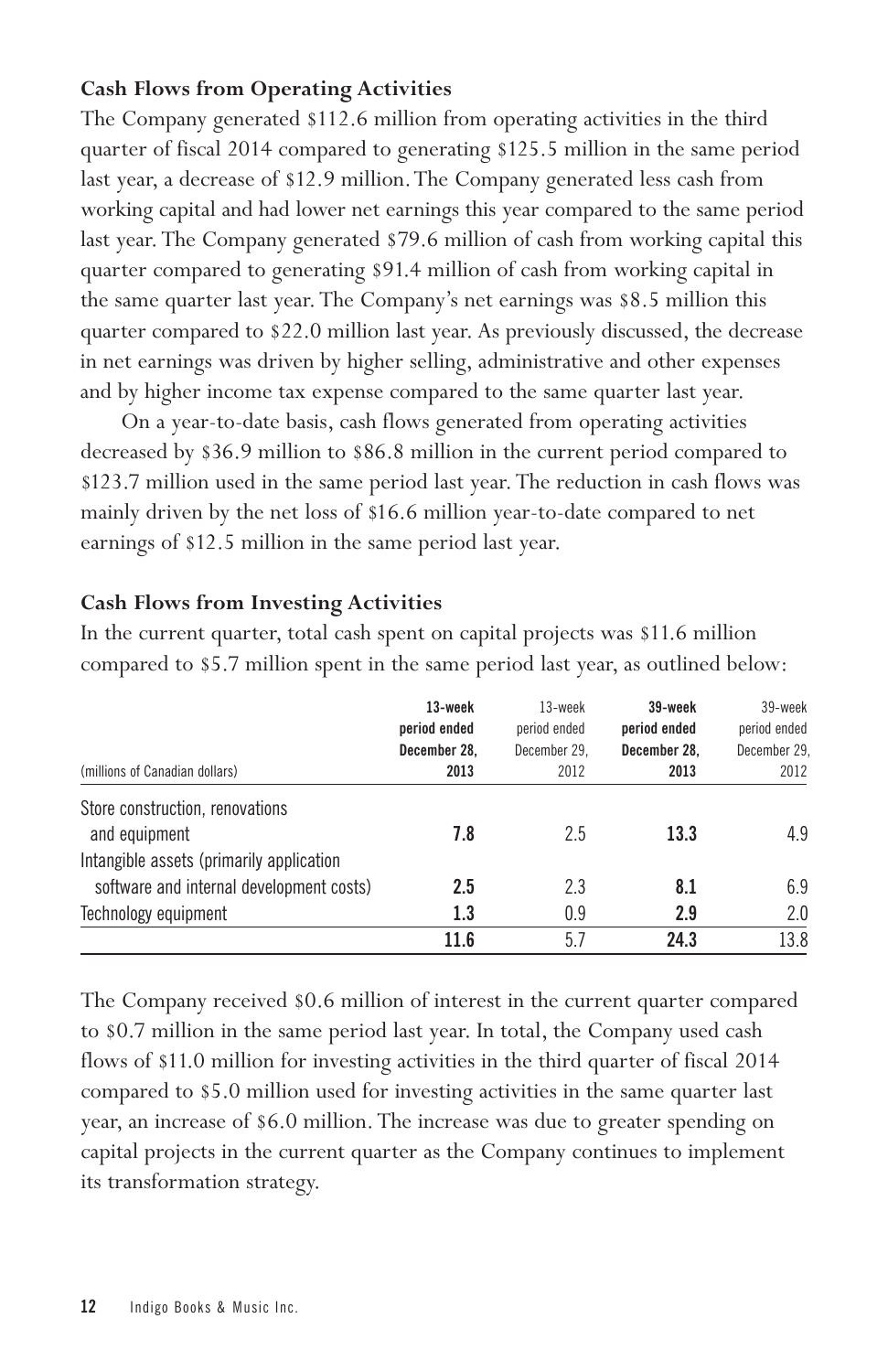On a year-to-date basis, cash flows used by investing activities increased by \$10.6 million to \$22.4 million in the current period compared to \$11.8 million used in the same period last year for the same reasons discussed above.

### **Cash Flows from Financing Activities**

The Company used \$3.0 million for financing activities in the third quarter of fiscal 2014 compared to \$2.9 million in the same period last year. The primary use of cash in both periods was \$2.8 million of dividend payments.

On a year-to-date basis, cash flows used by financing activities increased by \$1.0 million to \$10.0 million in the current period compared to \$9.0 million used in the same period last year. The increased use of cash in the current period was primarily due to the Company's repurchase of options, as previously discussed. The cash payment for the options repurchase was \$1.0 million. The primary use of cash in both periods was \$8.3 million of dividend payments.

### Liquidity and Capital Resources

The Company has a highly seasonal business which generates the majority of its revenues and cash flows during the December holiday season. Indigo has minimal accounts receivable and a significant portion of book products are purchased on trade terms with the right to return. Indigo's main sources of capital are cash flows generated from operations, long-term debt, and cash and cash equivalents.

Based on the Company's liquidity position and cash flow forecast, management expects its current cash position and cash flow generated from operations to be sufficient to meet its working capital needs and debt service requirements for fiscal 2014. As a result, the Company cancelled its revolving line of credit on June 12, 2013. In addition, Indigo has the ability to reduce capital spending to fund debt requirements if necessary; however, a long-term decline in capital expenditures may negatively impact revenues and profit growth. In order to maintain sufficient capital resources to fund the Company's transformation, management and the Company's Board of Directors decided to suspend quarterly dividend payments beyond December 3, 2013. Future declaration of quarterly dividends and the establishment of future record and payment dates are subject to the final determination of the Company's Board of Directors.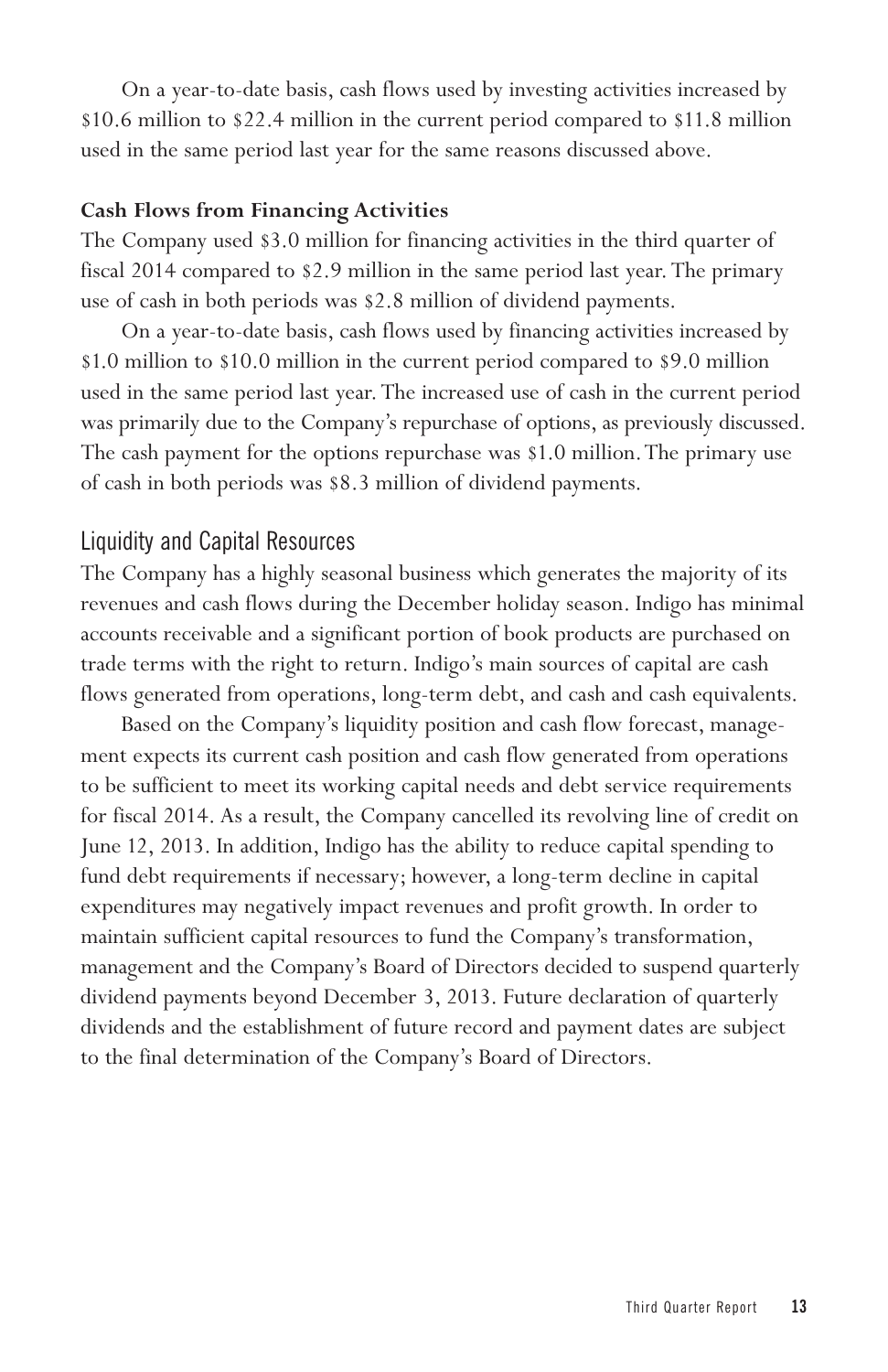There can be no assurance that operating levels will not deteriorate over the ensuing fiscal year, which could result in the Company being unable to meet its current working capital and debt service requirements. In addition, other factors not presently known to management could materially and adversely affect Indigo's future cash flows. In such events, the Company would be required to obtain additional capital as is necessary to satisfy its working capital and debt service requirements from other sources. Alternative sources of capital could result in increased dilution to shareholders and may be on terms that are not favourable to the Company.

### Accounting Policies

#### **Critical Accounting Judgments and Estimates**

The discussion and analysis of Indigo's operations and financial condition are based upon the unaudited interim condensed consolidated financial statements, which have been prepared in accordance with IFRS and IAS 34. The preparation of these unaudited interim condensed consolidated financial statements in conformity with IFRS requires management to undertake a number of judgments and estimates about the recognition and measurement of assets, liabilities, revenues, and expenses. These judgments and estimates are based on management's historical experience and other assumptions which the Company believes to be reasonable under the circumstances. Actual results may differ from the judgments and estimates made by management, and actual results will seldom equal estimates.

Material judgments and estimates are made with respect to: revenue recognition from unredeemed gift cards and plum points; fair value of plum points; inventory shrinkage; reserves for slow-moving or damaged products and products that have been permanently marked down; vendor settlement; fair value of share-based instruments and number of equity instruments expected to vest; identification of cash generating units ("CGUs") and expected future cash flows from CGUs; depreciation and amortization periods; lease classification; and recognition and valuation of deferred tax assets.

The Company evaluates its judgments and estimates on an ongoing basis and methods used to calculate critical accounting estimates are consistent with prior periods. The significant accounting policies and significant judgments and estimates of the Company are described in notes 3 and 4 of the consolidated financial statements contained in the Company's fiscal 2013 Annual Report.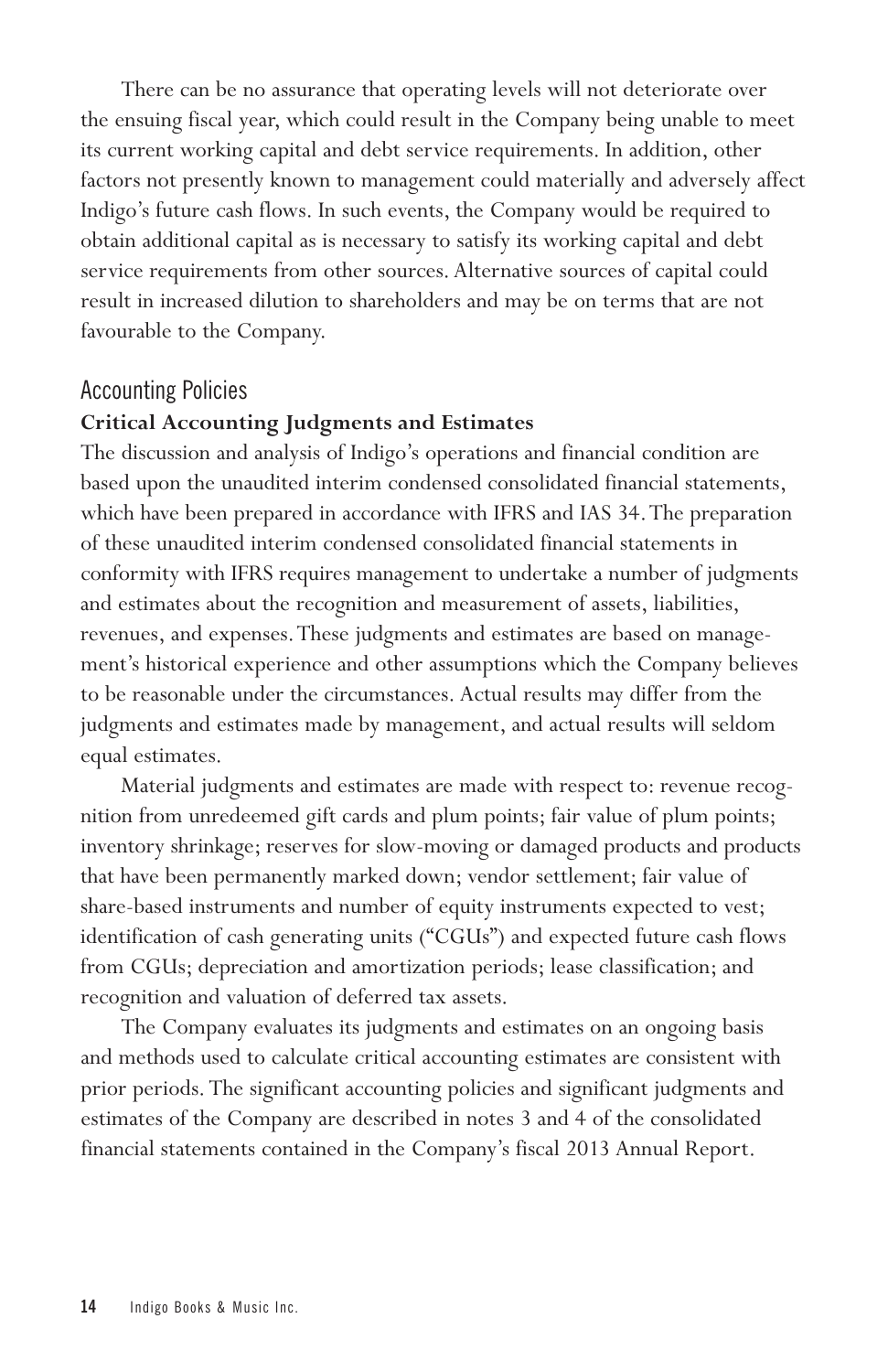# Accounting Standards Implemented in Fiscal 2014

Adoption of these amendments and standards in the first quarter of fiscal 2014 impacted the Company's results of operations, financial position, and disclosures as follows:

• Joint Arrangements ("IFRS 11") replaces IAS 31, "Interests in Joint Ventures" ("IAS 31") and SIC-13, "Jointly-controlled Entities – Non-monetary Contributions by Venturers," and requires that a party in a joint arrangement assess its rights and obligations to determine the type of joint arrangement and account for those rights and obligations accordingly. Previously, the Company accounted for its interest in Calendar Club under IAS 31 using proportionate consolidation. However, the Company has concluded that its interest in Calendar Club will not meet the definition of a joint arrangement under IFRS 11 and will need to be accounted for under "Investments in Associates and Joint Ventures" ("IAS 28") as a significant investment using the equity method. As part of the transition to IAS 28, the Company has retrospectively restated its comparative financial statements to reclassify proportionately consolidated Calendar Club operating results into a single equity investment line. These restatements have no impact to the Company's total net earnings (loss). The impact of reclassification on the Company's financial statements is as follows:

| (thousands of Canadian dollars) | 13-week<br>period ended<br>Dectember 29,<br>2012 | 39-week<br>period ended<br>December 29,<br>2012 |
|---------------------------------|--------------------------------------------------|-------------------------------------------------|
| Decrease in revenues            | (13, 345)                                        | (13, 822)                                       |
| Decrease in expenses            | (11,390)                                         | (12, 596)                                       |
| Increase in equity investment   | 1,955                                            | 1,226                                           |
|                                 | As at<br>December 29,                            | As at<br>March 30,                              |
| (thousands of Canadian dollars) | 2012                                             | 2013                                            |
| Decrease in assets              | (7,663)                                          | (2,074)                                         |
| Increase in equity investment   | 2,080                                            | 968                                             |
| Decrease in liabilities         | (5,583)                                          | (1,106)                                         |

• Amendments to Investments in Associates and Joint Ventures ("IAS 28") impact accounting for associates and joint ventures held for sale and changes in interests held in associates and joint ventures; and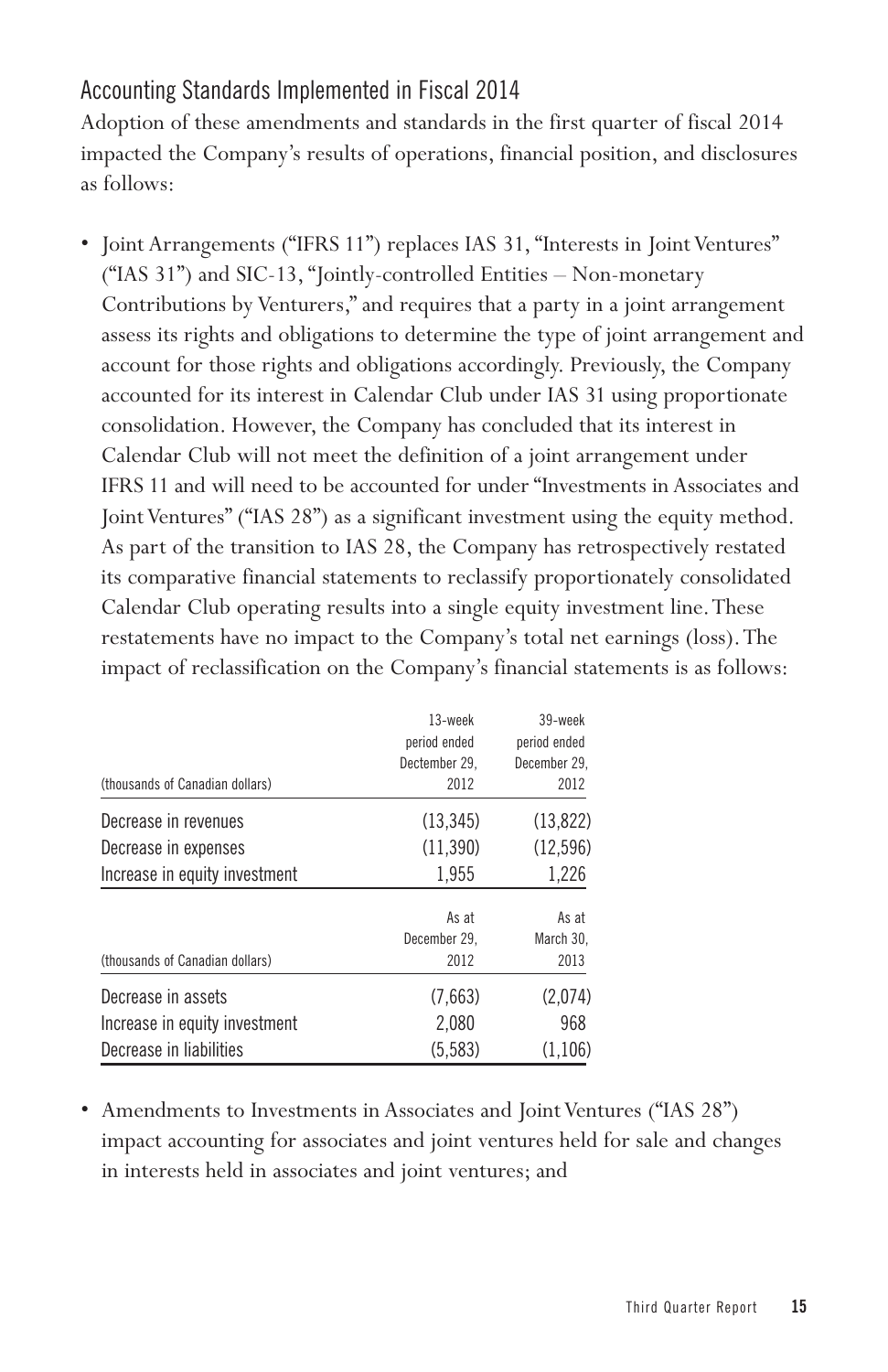• Disclosure of Interests in Other Entities ("IFRS 12") includes all of the disclos ures that were previously in IAS 27, "Separate Financial Statements," IAS 31 and IAS 28, "Investments in Associates." These disclosures relate to an entity's interests in subsidiaries, joint arrangements, associates, and structured entities.

Adoption of the following amendments and standards in the first quarter of fiscal 2014 did not have an impact on the Company's results of operations, financial position, or disclosures:

- Amendments to Presentation of Financial Statements ("IAS 1") require companies to group together items within other comprehensive earnings which may be reclassified to net earnings. The amendments are effective for annual periods beginning on or after July 1, 2012 and must be applied retrospectively;
- Amendments to Financial Instruments: Disclosures ("IFRS 7") regarding the offsetting of financial instruments. These amendments must be applied retrospectively and are effective for annual periods beginning on or after January 1, 2013 and interim periods within those annual periods;
- Fair Value Measurement ("IFRS 13") provides guidance to improve consistency and comparability in fair value measurements and related disclosures through a fair value hierarchy. This standard must be applied retrospectively and is effective for annual periods beginning on or after January 1, 2013;
- Amendments to Separate Financial Statements ("IAS 27") remove all requirements relating to consolidated financial statements. This standard must be applied retrospectively and is effective for annual periods beginning on or after January 1, 2013; and
- Consolidated Financial Statements ("IFRS 10") replaces portions of IAS 27, "Consolidated and Separate Financial Statements" and supersedes SIC-12, "Consolidation – Special Purpose Entities," and establishes standards for the presentation and preparation of consolidated financial statements when an entity controls one or more entities. This standard must be applied retrospectively and is effective for annual periods beginning on or after January 1, 2013.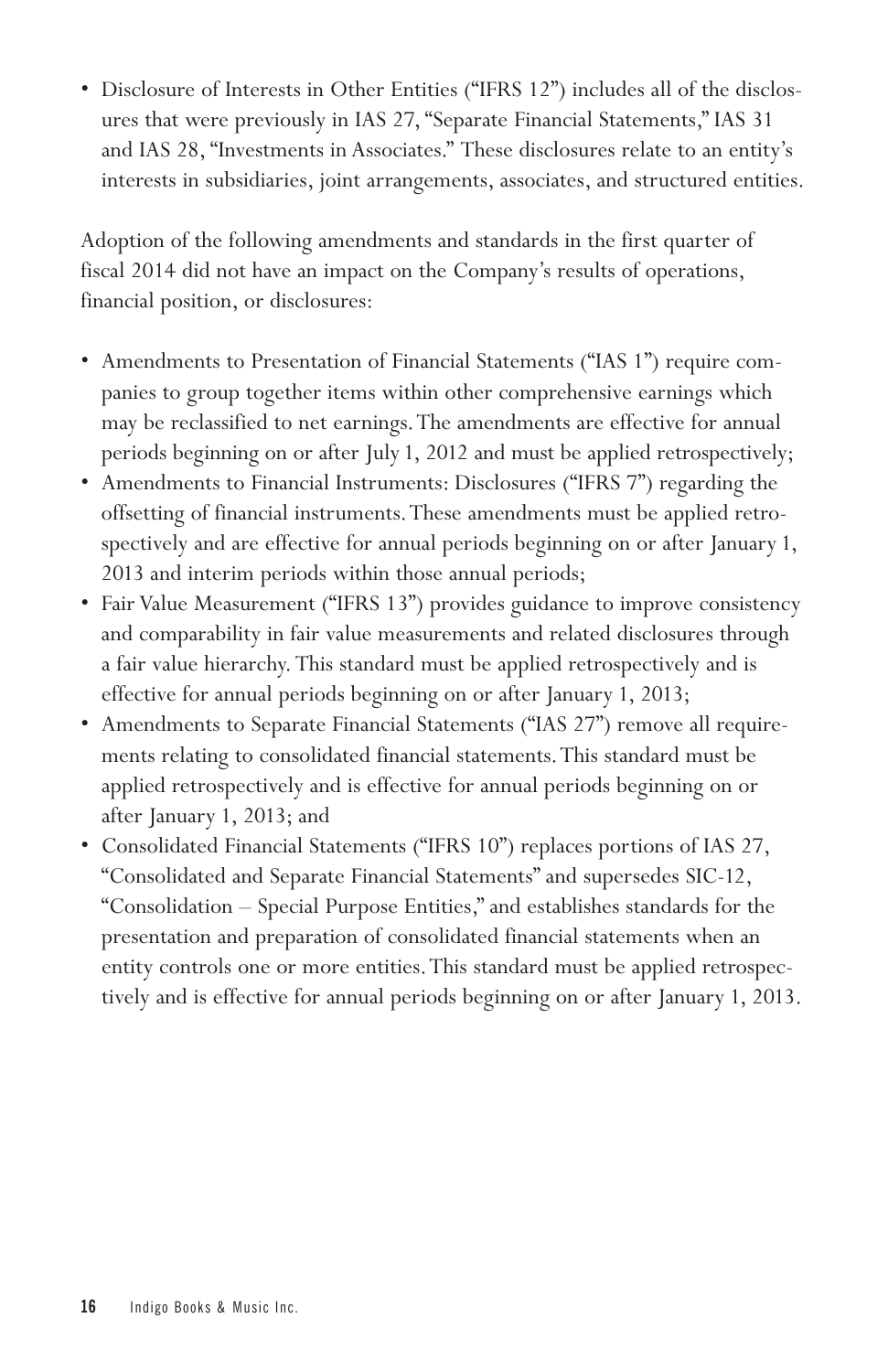## New Accounting Pronouncements

The IASB has not issued any new standards, amendments to standards, or interpretations that impact the Company during the 13 and 39-week periods ended December 28, 2013. Indigo's evaluations of previously issued new standards, amendments to standards, and interpretations are consistent with those disclosed in note 5 of the Company's fiscal 2013 Annual Report. New accounting pronouncements have not been applied in preparing the Company's fiscal 2014 Third Quarter Report, except as discussed above.

## General Development of the Business

The Company's strategic objectives are substantially the same as those disclosed in the MD*&*A section of its fiscal 2013 Annual Report.

## Risks and Uncertainties

The risks and uncertainties faced by the Company are substantially the same as those disclosed in the MD*&*A section of its fiscal 2013 Annual Report.

## Disclosure Controls and Procedures

Management is responsible for establishing and maintaining a system of disclosure controls and procedures to provide reasonable assurance that all material information relating to the Company is gathered and reported on a timely basis to senior management, including the Chief Executive Officer ("CEO") and Chief Financial Officer ("CFO"), so that appropriate decisions can be made by them regarding public disclosure.

## Internal Controls over Financial Reporting

Management is also responsible for establishing and maintaining adequate internal controls over financial reporting to provide reasonable assurance regarding the reliability of financial reporting and the preparation of consolidated financial statements for external purposes in accordance with IFRS.

All internal control systems, no matter how well designed, have inherent limitations. Therefore, even those systems determined to be effective can provide only reasonable assurance with respect to consolidated financial statement preparation and presentation. Additionally, management is necessarily required to use judgment in evaluating controls and procedures.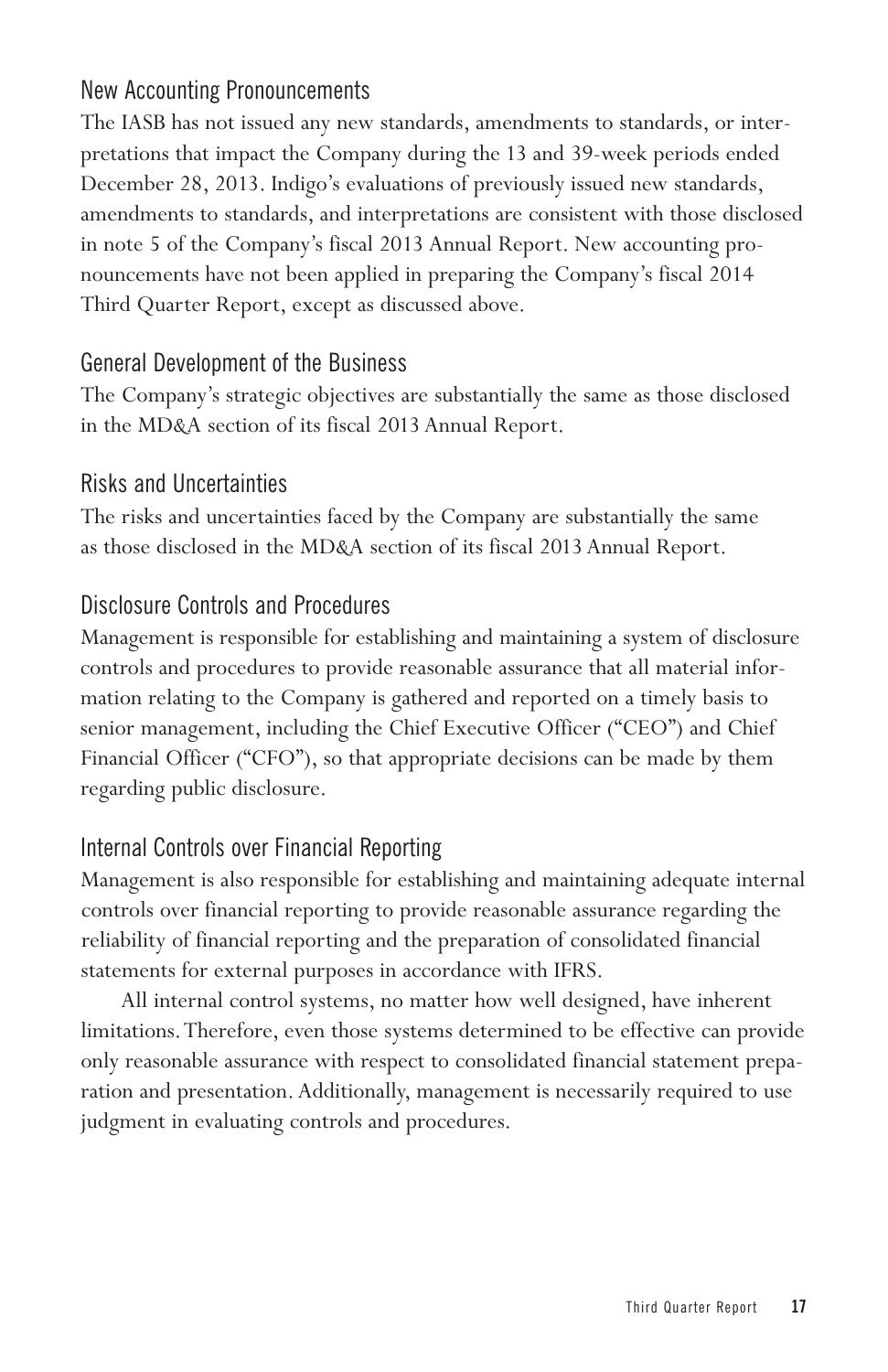As required by National Instrument 52-109, "Certification of Disclosure in Issuers' Annual and Interim Filings," the CEO and CFO have evaluated, or caused to be evaluated under their supervision, the effectiveness of such internal controls over financial reporting using the framework established in the Internal Control – Integrated Framework ("COSO Framework") published in 1992 by the Committee of Sponsoring Organizations of the Treadway Commission.

### Changes in Internal Controls over Financial Reporting

Management has also evaluated whether there were changes in the Company's internal controls over financial reporting that occurred during the period beginning on September 29, 2013 and ended on December 28, 2013 that have materially affected, or are reasonably likely to materially affect, the Company's internal controls over financial reporting. Management has determined that no material changes occurred during this period.

### Cautionary Statement Regarding Forward-Looking Statements

The above discussion includes forward-looking statements. All statements other than statements of historical facts included in this discussion that address activities, events or developments that the Company expects or anticipates will or may occur in the future are forward-looking statements. These statements are based on certain assumptions and analysis made by the Company in light of its experience, analysis and its perception of historical trends, current conditions and expected future developments as well as other factors it believes are appropriate in the circumstances. However, whether actual results and developments will conform to the expectations and predictions of the Company is subject to a number of risks and uncertainties, including the general economic, market or business conditions; competitive actions by other companies; changes in laws or regulations; and other factors, many of which are beyond the control of the Company. Consequently, all of the forward-looking statements made in this discussion are qualified by these cautionary statements and there can be no assurance that results or developments anticipated by the Company will be realized or, even if substantially realized, that they will have the expected consequences to, or effects on, the Company.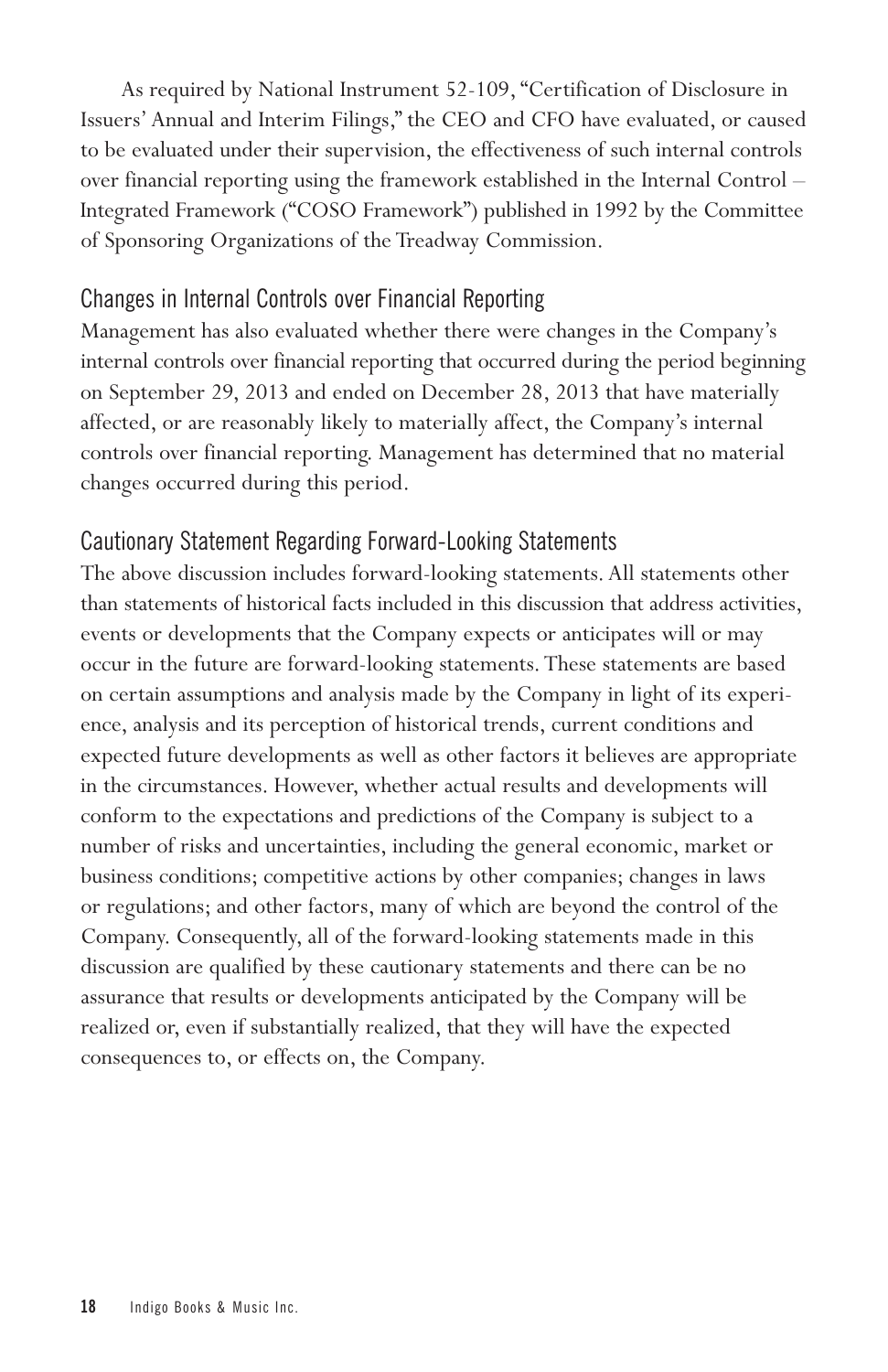## Non-IFRS Financial Measures

The Company prepares its consolidated financial statements in accordance with IFRS. In order to provide additional insight into the business, the Company has also provided non-IFRS data, including comparable store sales and EBITDA, in the discussion and analysis section above. These measures are specific to Indigo and have no standardized meaning prescribed by IFRS. Therefore, these measures may not be comparable to similar measures presented by other companies.

Comparable stores sales and EBITDA are key indicators used by the Company to measure performance against internal targets and prior period results. Both measures are commonly used by financial analysts and investors to compare Indigo to other retailers. Comparable store sales are defined as sales generated by stores that have been open for more than 12 months on a 52-week basis. It is a key performance indicator for the Company as this measure excludes sales fluctuations due to store closings, permanent relocation, and chain expansion. EBITDA is defined as earnings before interest, taxes, depreciation, amortization, impairment, and equity investment. The method of calculating EBITDA is consistent with that used in prior periods.

A reconciliation between comparable store sales and revenues (the most comparable IFRS measure) was included earlier in this report. A reconciliation between EBITDA and loss before income taxes (the most comparable IFRS measure) is provided below:

| (millions of Canadian dollars)           | 13-week<br>period ended<br>December 28,<br>2013 | 13-week<br>period ended<br>December 29,<br>2012 | 39-week<br>period ended<br>December 28,<br>2013 | 39-week<br>period ended<br>December 29,<br>2012 |
|------------------------------------------|-------------------------------------------------|-------------------------------------------------|-------------------------------------------------|-------------------------------------------------|
| EBITDA                                   | 32.8                                            | 33.9                                            | 11.5                                            | 33.2                                            |
| Depreciation of property, plant          |                                                 |                                                 |                                                 |                                                 |
| and equipment                            | (4.1)                                           | (4.3)                                           | (12.2)                                          | (13.3)                                          |
| Amortization of intangible assets        | (2.7)                                           | (2.6)                                           | (8.2)                                           | (7.6)                                           |
| Net impairment of capital assets         | (0.5)                                           |                                                 | (0.5)                                           | (0.3)                                           |
| Interest on long-term debt and           |                                                 |                                                 |                                                 |                                                 |
| financing charges                        | 0.0                                             | 0.0                                             | (0.1)                                           | (0.1)                                           |
| Interest income on cash and              |                                                 |                                                 |                                                 |                                                 |
| cash equivalents                         | 0.6                                             | 0.7                                             | 1.8                                             | 1.8                                             |
| Share of earnings from equity investment | 1.6                                             | 2.0                                             | 1.0                                             | 1.2                                             |
| Earnings (loss) before income taxes      | 27.7                                            | 29.7                                            | (6.7)                                           | 14.9                                            |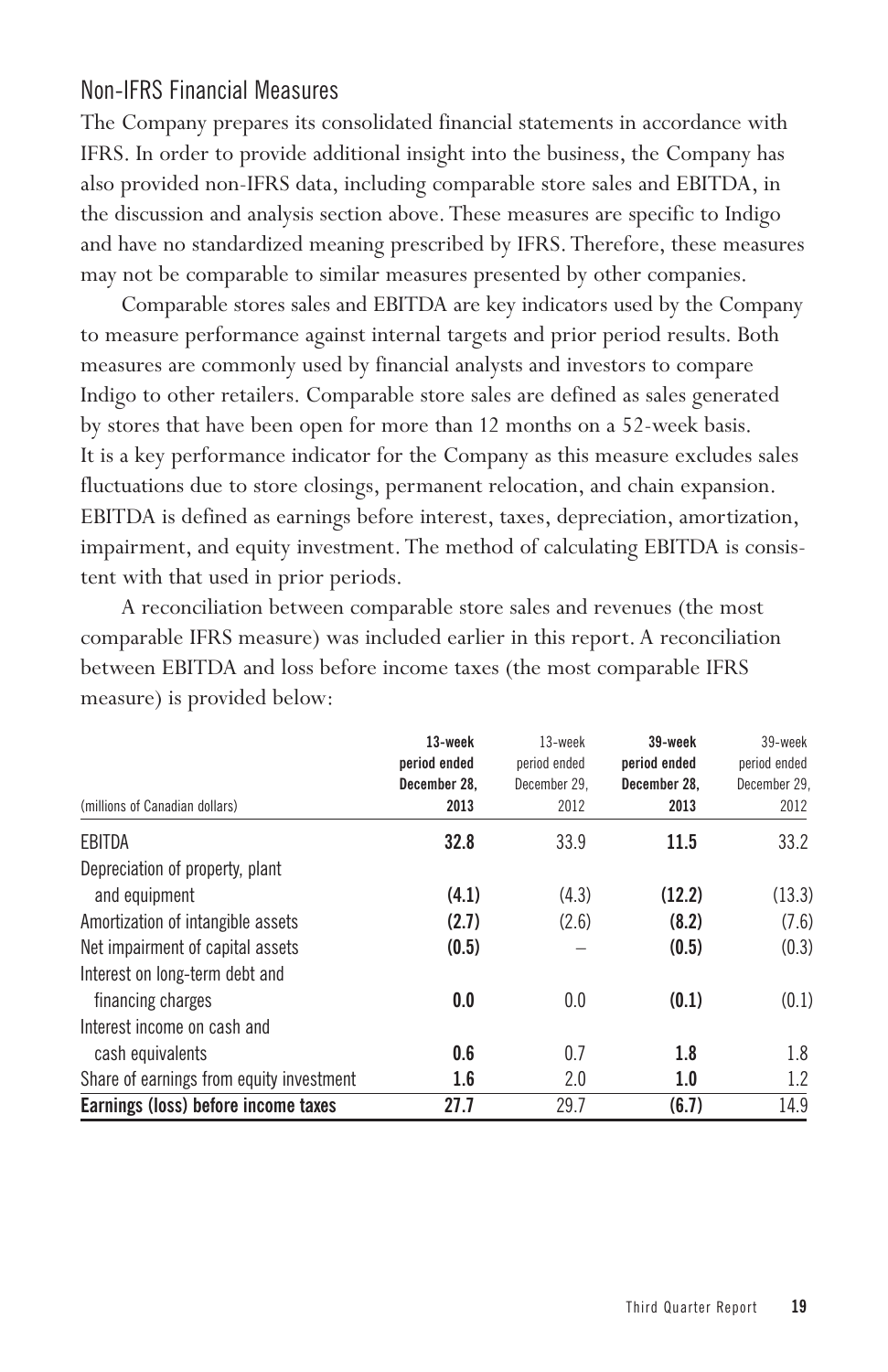Indigo Books & Music Inc. 468 King Street West, Suite 500 Toronto, ON M5V 1L8 Phone: (416) 364-4499 Fax: (416) 364-0355

# NOTICE OF NO AUDITOR REVIEW OF INTERIM CONDENSED CONSOLIDATED FINANCIAL STATEMENTS

Under National Instrument 51-102, Part 4, subsection 4.3(3)(a), if an auditor has not performed a review of the interim condensed consolidated financial statements, they must be accompanied by a notice indicating that the financial statements have not been reviewed by an auditor.

The accompanying unaudited interim condensed consolidated financial statements of the Company have been prepared by and are the responsibility of the Company's management.

The Company's independent auditor has not performed a review of these interim condensed consolidated financial statements.

Glatter Reisman

Heather Reisman Kay Brekken *Chair & Chief Executive Officer Chief Financial Officer*

Happ Proc

Dated as of the 4th day of February, 2014.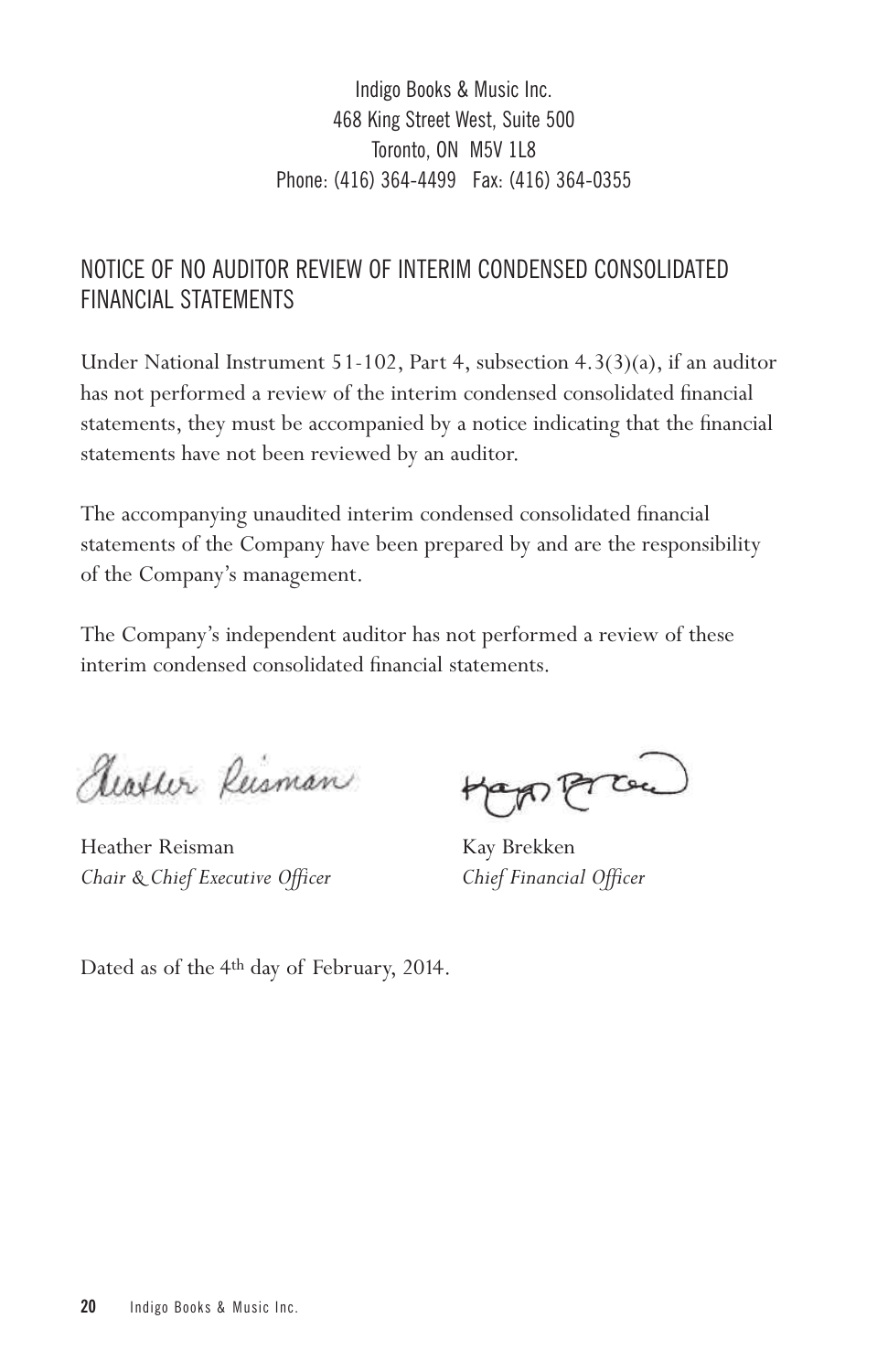# Consolidated Balance Sheets

## (Unaudited)

|                                             |              | As at            | As at                 |
|---------------------------------------------|--------------|------------------|-----------------------|
|                                             |              | December 29,     | March 30,             |
|                                             | As at        | 2012             | 2013                  |
|                                             | December 28. | restated         | restated              |
| (thousands of Canadian dollars)             | 2013         | (notes 3 and 15) | (notes $3$ and $15$ ) |
| <b>ASSETS</b>                               |              |                  |                       |
| <b>Current</b>                              |              |                  |                       |
| Cash and cash equivalents (note 5)          | 265.292      | 310,076          | 210,562               |
| Accounts receivable                         | 25,846       | 26,968           | 7,126                 |
| Inventories (note 6)                        | 247,780      | 239,836          | 216,533               |
| Prepaid expenses                            | 5,075        | 4,144            | 4,153                 |
| <b>Total current assets</b>                 | 543,993      | 581,024          | 438,374               |
| Property, plant and equipment               | 62,396       | 60,619           | 58,903                |
| Intangible assets                           | 22,039       | 22,112           | 22,164                |
| Equity investment                           | 1,609        | 2,080            | 968                   |
| Deferred tax assets (note 10)               | 38,821       | 46,310           | 48,731                |
| <b>Total assets</b>                         | 668,858      | 712,145          | 569,140               |
| <b>LIABILITIES AND EQUITY</b>               |              |                  |                       |
| <b>Current</b>                              |              |                  |                       |
| Accounts payable and accrued liabilities    | 259,559      | 267,177          | 150,177               |
| Unredeemed gift card liability              | 64,256       | 63,639           | 47,169                |
| Provisions                                  | 1,524        | 221              | 2,168                 |
| Deferred revenue                            | 13,185       | 13,882           | 13,733                |
| Income taxes payable                        | 38           | 111              | 11                    |
| Current portion of long-term debt (note 13) | 727          | 811              | 773                   |
| <b>Total current liabilities</b>            | 339,289      | 345,841          | 214,031               |
| Long-term accrued liabilities               | 3,562        | 4,153            | 4,004                 |
| Long-term provisions                        | 78           | 285              | 78                    |
| Long-term debt (note 13)                    | 275          | 856              | 705                   |
| <b>Total liabilities</b>                    | 343,204      | 351,135          | 218,818               |
| <b>Equity</b>                               |              |                  |                       |
| Share capital (note 7)                      | 203,812      | 203,733          | 203,805               |
| Contributed surplus (note 8)                | 8,422        | 7,858            | 8,128                 |
| Retained earnings                           | 113,420      | 149,419          | 138,389               |
| <b>Total equity</b>                         | 325,654      | 361,010          | 350,322               |
| <b>Total liabilities and equity</b>         | 668,858      | 712,145          | 569,140               |
|                                             |              |                  |                       |

See accompanying notes

On behalf of the Board:

Giostor Reisman

Heather Reisman, Director Michael Kirby, Director

rygeaus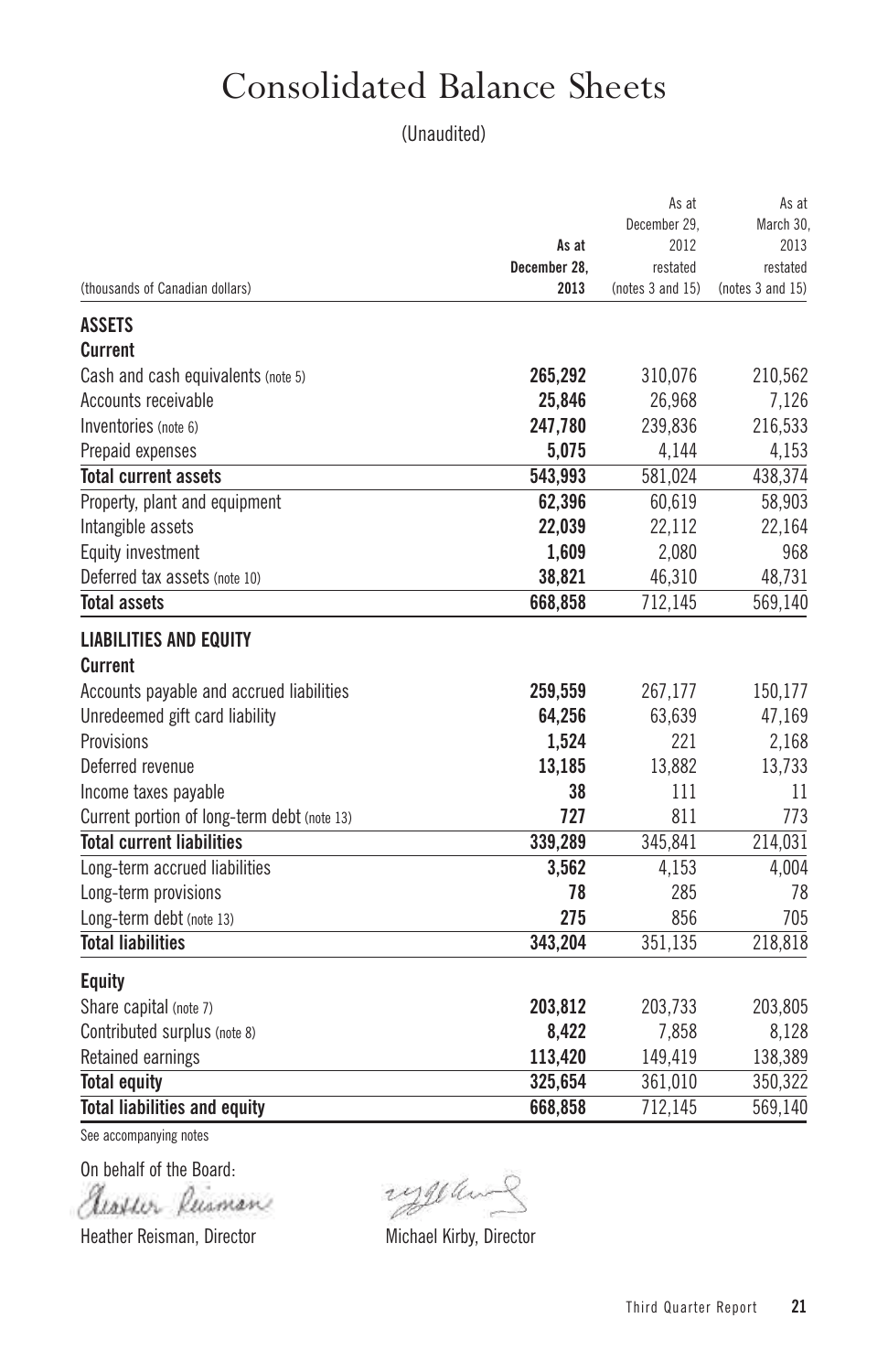# Consolidated Statements of Earnings (Loss) and Comprehensive Earnings (Loss)

(Unaudited)

|                                          |              |                       | 13-week      |              | 39-week               |
|------------------------------------------|--------------|-----------------------|--------------|--------------|-----------------------|
|                                          |              |                       | period ended |              | period ended          |
|                                          | 13-week      |                       | December 29, | 39-week      | December 29,          |
|                                          | period ended |                       | 2012         | period ended | 2012                  |
| (thousands of Canadian dollars,          | December 28. |                       | restated     | December 28. | restated              |
| except per share data)                   | 2013         | (notes $3$ and $15$ ) |              | 2013         | (notes $3$ and $15$ ) |
| <b>Revenues</b>                          | 332,393      |                       | 322,620      | 683,335      | 694,809               |
| Cost of sales                            | (191.433)    |                       | (185,500)    | (387, 657)   | (392, 184)            |
| Gross profit                             | 140,960      |                       | 137,120      | 295,678      | 302,625               |
| Operating, selling and administrative    |              |                       |              |              |                       |
| expenses (note 9)                        | (115, 389)   |                       | (110,032)    | (305, 073)   | (290, 768)            |
| <b>Operating profit (loss)</b>           | 25,571       |                       | 27,088       | (9, 395)     | 11,857                |
| Interest on long-term debt and           |              |                       |              |              |                       |
| financing charges                        | (25)         |                       | (17)         | (82)         | (69)                  |
| Interest income on cash and              |              |                       |              |              |                       |
| cash equivalents                         | 582          |                       | 685          | 1,766        | 1,844                 |
| Share of earnings from equity investment | 1,609        |                       | 1,955        | 1,000        | 1,226                 |
| Earnings (loss) before income taxes      | 27,737       |                       | 29,711       | (6,711)      | 14,858                |
| Income tax recovery (expense) (note 10)  | (19, 240)    |                       | (7,676)      | (9,910)      | (2,323)               |
| Net earnings (loss) and comprehensive    |              |                       |              |              |                       |
| earnings (loss) for the period           | 8,497        |                       | 22,035       | (16, 621)    | 12,535                |
| Net earnings (loss)                      |              |                       |              |              |                       |
| per common share (note 11)               |              |                       |              |              |                       |
| <b>Basic</b>                             | \$<br>0.33   | \$                    | 0.86         | \$<br>(0.65) | \$<br>0.49            |
| Diluted                                  | \$<br>0.33   | \$                    | 0.86         | \$<br>(0.65) | \$<br>0.49            |

See accompanying notes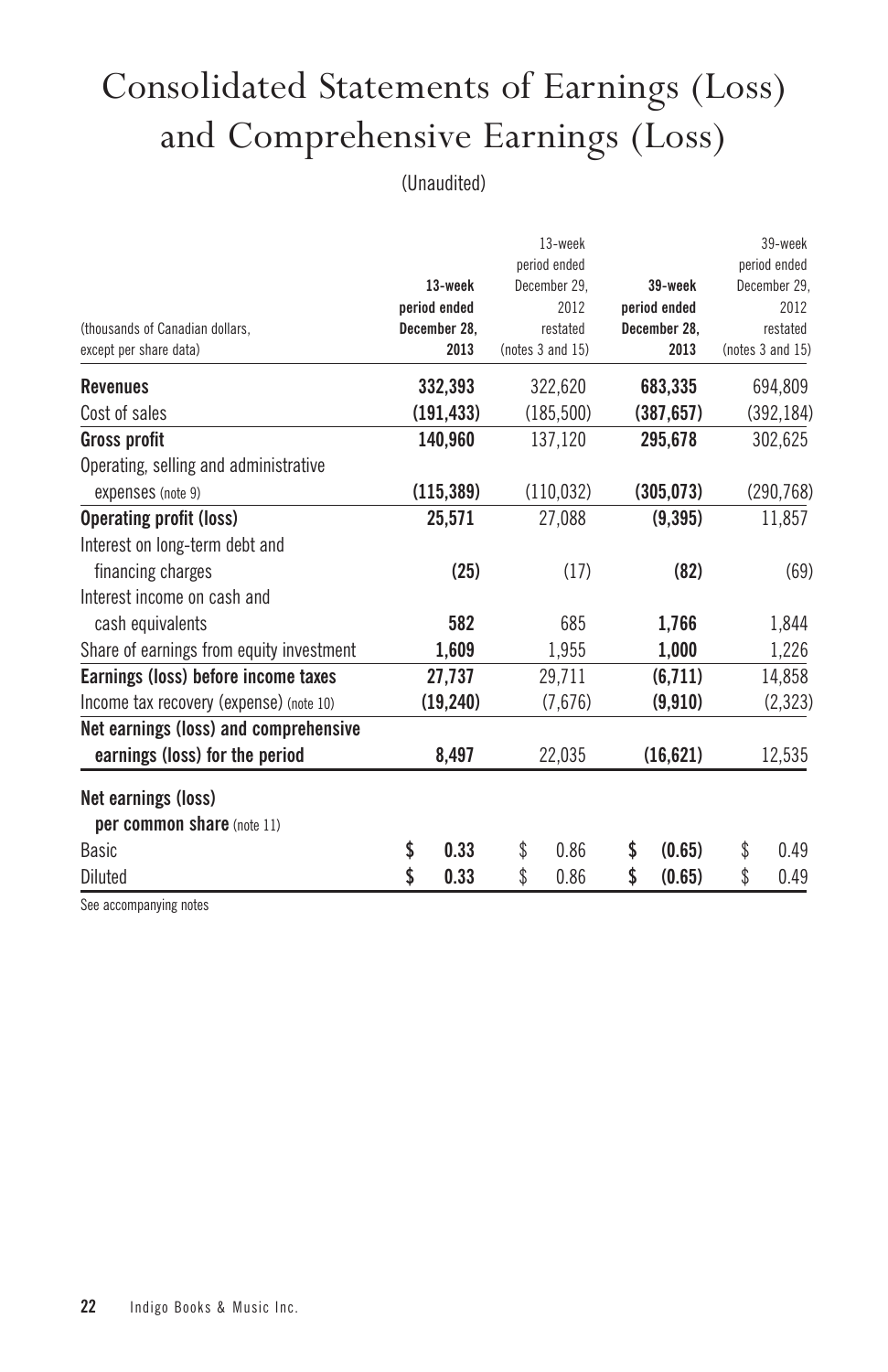# Consolidated Statements of Changes in Equity

(Unaudited)

|                                            | Share   | Contributed | Retained  | Total     |
|--------------------------------------------|---------|-------------|-----------|-----------|
| (thousands of Canadian dollars)            | Capital | Surplus     | Earnings  | Equity    |
| Balance, March 31, 2012                    | 203,373 | 7,039       | 145,220   | 355,632   |
| Earnings for the 39-week period            |         |             |           |           |
| ended December 29, 2012                    |         |             | 12,535    | 12,535    |
| Exercise of options (notes 7 and 8)        | 345     | (65)        |           | 280       |
| Directors' deferred share units            |         |             |           |           |
| converted (note 7)                         | 15      | (15)        |           |           |
| Stock-based compensation (note 8)          |         | 569         |           | 569       |
| Directors' compensation (note 8)           |         | 330         |           | 330       |
| Dividends paid (note 7)                    |         |             | (8,336)   | (8, 336)  |
| Balance, December 29, 2012                 | 203,733 | 7,858       | 149,419   | 361,010   |
| Balance, March 30, 2013                    | 203,805 | 8,128       | 138,389   | 350,322   |
| Loss for the 39-week period                |         |             |           |           |
| ended December 28, 2013                    |         |             | (16, 621) | (16, 621) |
| <b>Exercise of options</b> (notes 7 and 8) | 7       |             |           |           |
| Directors' deferred share units            |         |             |           |           |
| <b>converted</b> (note 7)                  |         |             |           |           |
| Stock-based compensation (note 8)          |         | 925         |           | 925       |
| <b>Directors' compensation (note 8)</b>    |         | 344         |           | 344       |
| Dividends paid (note 7)                    |         |             | (8,348)   | (8, 348)  |
| Repurchase of options (note 8)             |         | (975)       |           | (975)     |
| Balance, December 28, 2013                 | 203,812 | 8,422       | 113,420   | 325,654   |

See accompanying notes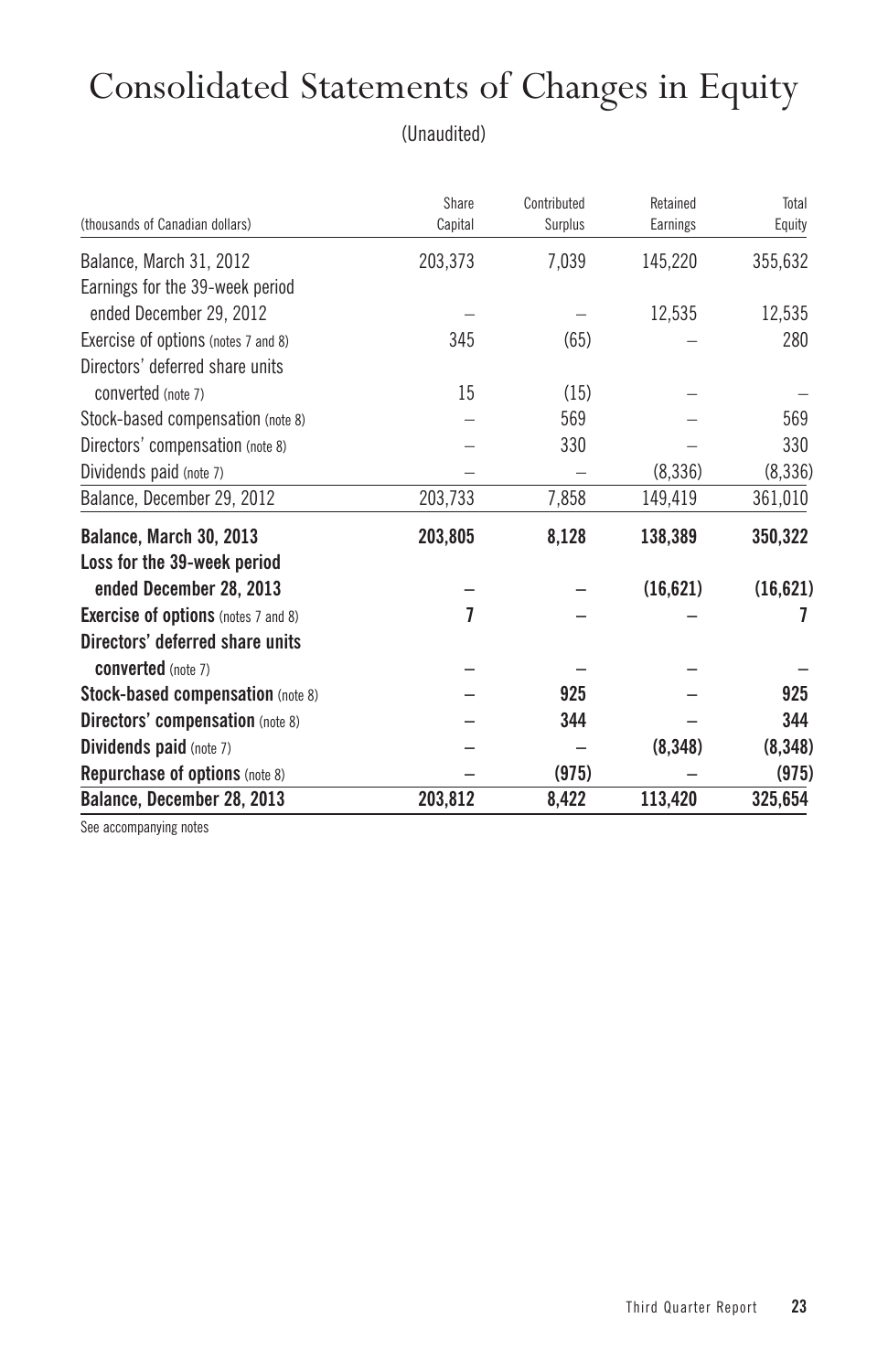# Consolidated Statements of Cash Flows

(Unaudited)

|                                                  |                      | 13-week                           |                      | 39-week                      |
|--------------------------------------------------|----------------------|-----------------------------------|----------------------|------------------------------|
|                                                  |                      | period ended                      |                      | period ended                 |
|                                                  | 13-week              | December 29,                      | 39-week              | December 29,                 |
|                                                  | period ended         | 2012                              | period ended         | 2012                         |
| (thousands of Canadian dollars)                  | December 28,<br>2013 | restated<br>(notes $3$ and $15$ ) | December 28,<br>2013 | restated<br>(notes 3 and 15) |
|                                                  |                      |                                   |                      |                              |
| <b>CASH FLOWS FROM OPERATING ACTIVITIES</b>      |                      |                                   |                      |                              |
| Net earnings (loss) for the period               | 8,497                | 22,035                            | (16, 621)            | 12,535                       |
| Add (deduct) items not affecting cash            |                      |                                   |                      |                              |
| Depreciation of property, plant and equipment    | 4,101                | 4,277                             | 12,214               | 13,325                       |
| Amortization of intangible assets                | 2,724                | 2,617                             | 8,198                | 7,554                        |
| Net impairment of capital assets (note 9)        | 505                  |                                   | 505                  | 250                          |
| Loss on disposal of capital assets               | 100                  | L.                                | 113                  | 44                           |
| Stock-based compensation (note 8)                | 228                  | 210                               | 925                  | 569                          |
| Directors' compensation (note 8)                 | 100                  | 101                               | 344                  | 330                          |
| Deferred tax assets                              | 19,240               | 7,676                             | 9,910                | 2,323                        |
| <b>Other</b>                                     | (442)                | (195)                             | (430)                | (440)                        |
| Net change in non-cash working capital           |                      |                                   |                      |                              |
| balances (note 12)                               | 79,640               | 91,363                            | 73,947               | 90,068                       |
| Interest on long-term debt and financing charges | 25                   | 17                                | 82                   | 69                           |
| Interest income on cash and cash equivalents     | (582)                | (685)                             | (1.766)              | (1,844)                      |
| Income taxes received (paid)                     | 27                   | $\overline{\phantom{0}}$          | 26                   | 45                           |
| Distributions from equity investment             | $\equiv$             |                                   | 359                  | 107                          |
| Share of earnings from equity investment         | (1,609)              | (1, 955)                          | (1,000)              | (1, 226)                     |
| Cash flows from operating activities             | 112.554              | 125,461                           | 86,806               | 123,709                      |
|                                                  |                      |                                   |                      |                              |
| <b>CASH FLOWS FROM INVESTING ACTIVITIES</b>      |                      |                                   |                      |                              |
| Purchase of property, plant and equipment        | (9,030)              | (3, 415)                          | (16, 188)            | (6,869)                      |
| Addition of intangible assets                    | (2,508)              | (2, 262)                          | (8,073)              | (6, 876)                     |
| Interest received                                | 582                  | 682                               | 1,823                | 1,900                        |
| Cash flows used in investing activities          | (10, 956)            | (4,995)                           | (22, 438)            | (11, 845)                    |
| <b>CASH FLOWS FROM FINANCING ACTIVITIES</b>      |                      |                                   |                      |                              |
| Notes payable (note 14)                          |                      | 190                               |                      | 190                          |
| Repayment of long-term debt                      | (189)                | (280)                             | (620)                | (964)                        |
| Interest paid                                    |                      | (41)                              | (70)                 | (127)                        |
| Proceeds from share issuances (note 7)           |                      | 50                                | 7                    | 280                          |
| Dividends paid                                   | (2,783)              | (2,780)                           | (8, 348)             | (8, 336)                     |
| Repurchase of options (note 8)                   |                      | $\qquad \qquad -$                 | (975)                |                              |
| Cash flows used in financing activities          | (2, 972)             | (2,861)                           | (10,006)             | (8,957)                      |
|                                                  |                      |                                   |                      |                              |
| Effect of foreign currency exchange rate changes |                      |                                   |                      |                              |
| on cash and cash equivalents                     | 406                  | 224                               | 368                  | 451                          |
| Net increase in cash and cash equivalents        |                      |                                   |                      |                              |
| during the period                                | 99,032               | 117,829                           | 54,730               | 103,358                      |
| Cash and cash equivalents, beginning of period   | 166,260              | 192,247                           | 210,562              | 206,718                      |
| Cash and cash equivalents, end of period         | 265,292              | 310,076                           | 265,292              | 310,076                      |
|                                                  |                      |                                   |                      |                              |

See accompanying notes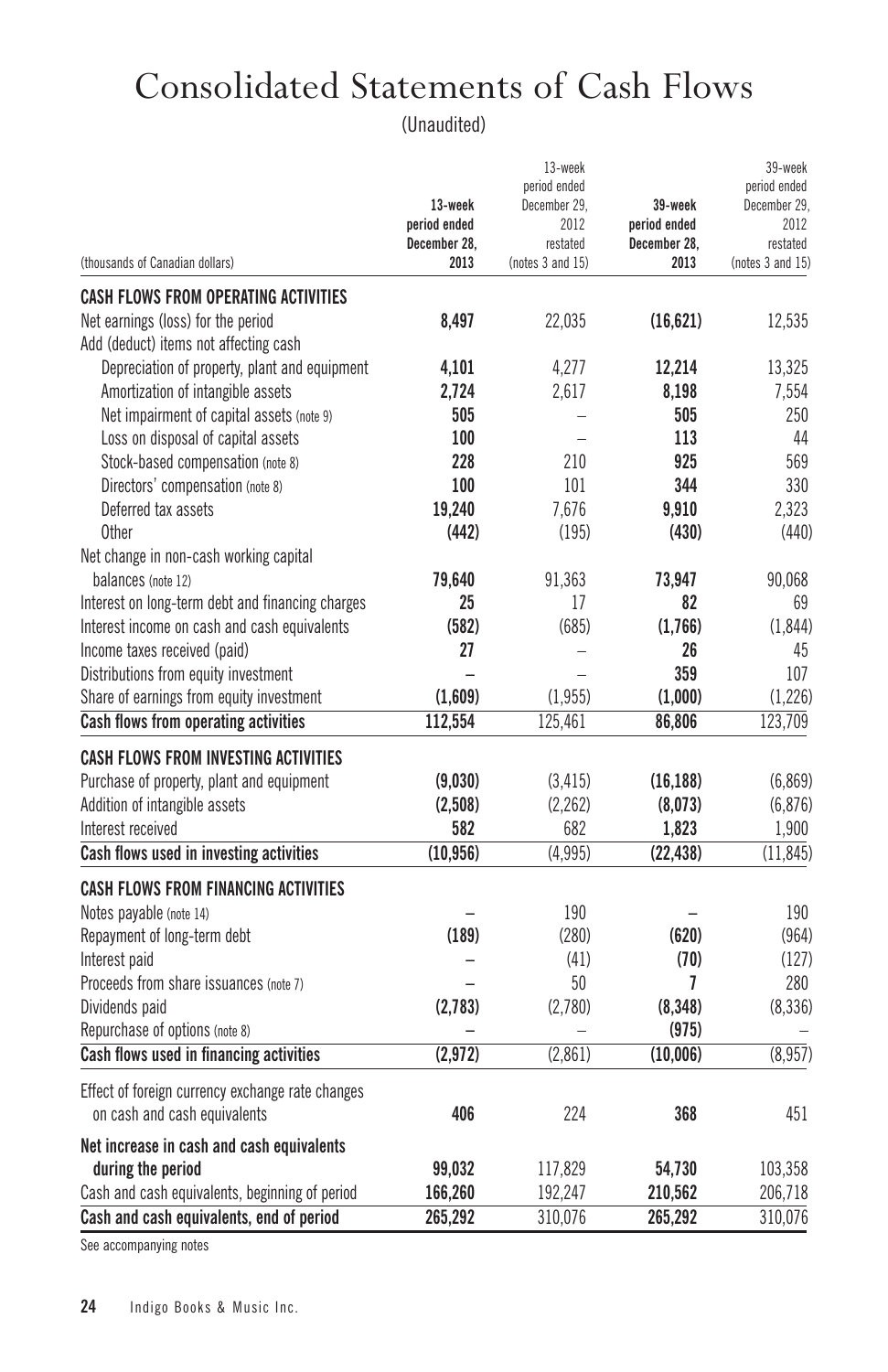# Notes to the Interim Condensed Consolidated Financial Statements

December 28, 2013 (Unaudited)

## 1. CORPORATE INFORMATION

Indigo Books *&* Music Inc. (the "Company" or "Indigo") is a corporation domiciled and incorporated under the laws of the Province of Ontario in Canada. The Company's registered office is located at 468 King Street West, Toronto, Ontario, M5V 1L8, Canada. These unaudited interim condensed consolidated financial statements as at and for the 13 and 39-week periods ended December 28, 2013 and December 29, 2012 comprise the Company and its equity investment in Calendar Club of Canada Limited Partnership ("Calendar Club"). The Company is the ultimate parent of the consolidated organization.

## 2. BASIS OF PREPARATION

### **Statement of compliance**

These unaudited interim condensed consolidated financial statements have been prepared using accounting policies consistent with International Financial Reporting Standards ("IFRS") as issued by the International Accounting Standards Board ("IASB"). The unaudited interim condensed consolidated financial statements for the 13 and 39-week periods ended December 28, 2013 and December 29, 2012 were prepared in accordance with International Accounting Standard ("IAS") 34, "Interim Financial Reporting." The same accounting policies and methods of computation as those used in the preparation of the fiscal 2013 Annual Report were followed in the preparation of these unaudited interim condensed consolidated financial statements. These unaudited interim condensed consolidated financial statements should be read in conjunction with the Company's fiscal 2013 Annual Report.

The unaudited interim condensed consolidated financial statements for the 13 and 39-week periods ended December 28, 2013 (including comparatives) were approved by the Board of Directors on February 4, 2014.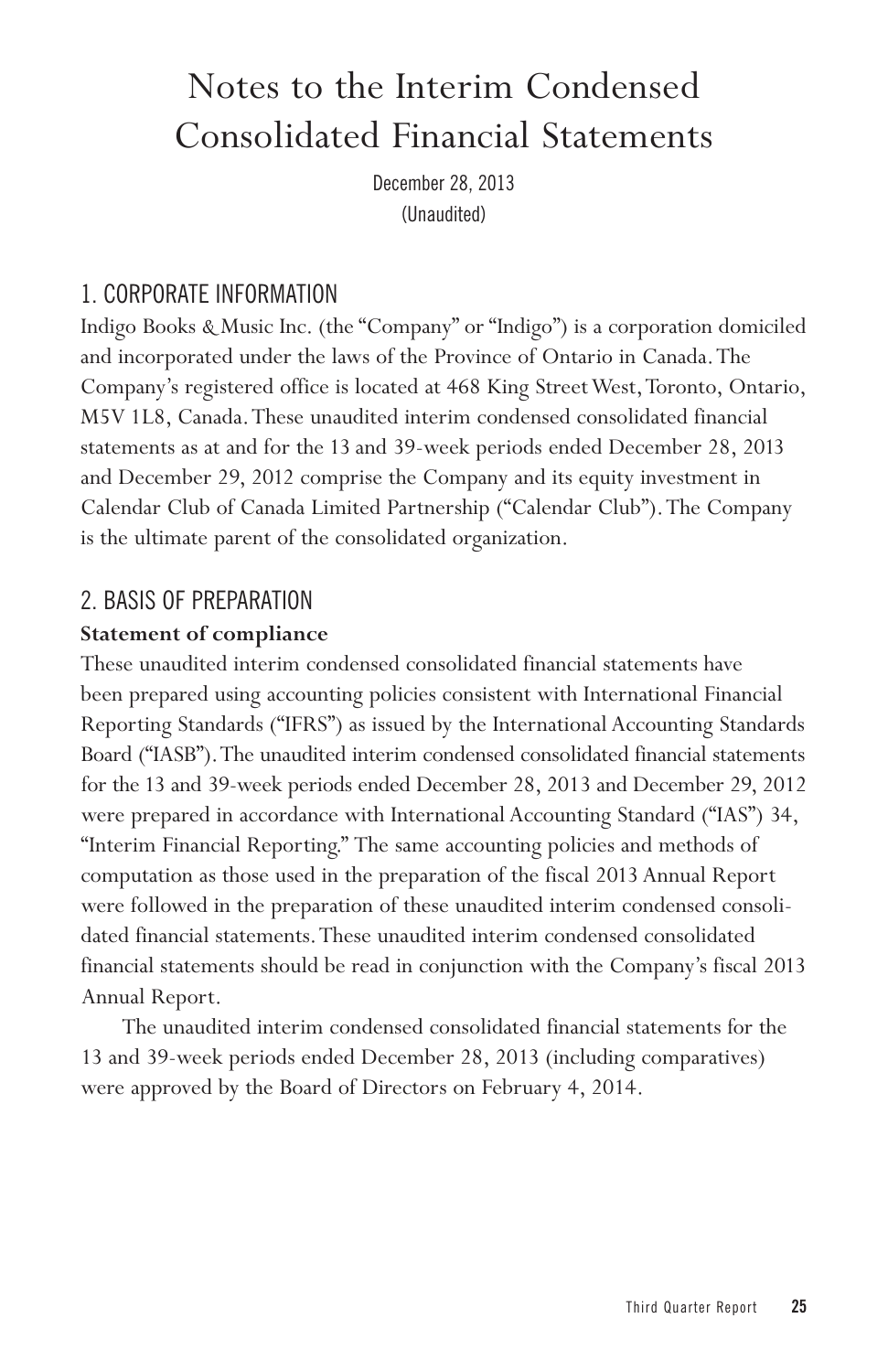### **Significant judgments and estimates**

The preparation of these unaudited interim condensed consolidated financial statements in conformity with IFRS requires management to undertake a number of judgments and estimates about the recognition and measurement of assets, liabilities, revenues, and expenses. These judgments and estimates are based on management's historical experience and other assumptions which the Company believes to be reasonable under the circumstances. Actual results may differ from the judgments and estimates made by management, and actual results will seldom equal estimates.

Material judgments and estimates are made with respect to: revenue recognition from unredeemed gift cards and plum rewards program ("Plum") points; fair value of Plum points; inventory shrinkage; reserves for slow-moving or damaged products and products that have been permanently marked down; vendor settlement; fair value of share-based instruments and number of equity instruments expected to vest; identification of cash generating units ("CGUs") and expected future cash flows from CGUs; depreciation and amortization periods; lease classification; and recognition and valuation of deferred tax assets.

## 3. CHANGES IN ACCOUNTING POLICIES

Adoption of these amendments and standards in the first quarter of fiscal 2014 impacted the Company's results of operations, financial position, and disclosures as follows:

• Joint Arrangements ("IFRS 11") replaces IAS 31, "Interests in Joint Ventures" ("IAS 31") and SIC-13, "Jointly-controlled Entities – Non-monetary Contributions by Venturers," and requires that a party in a joint arrangement assess its rights and obligations to determine the type of joint arrangement and account for those rights and obligations accordingly. Previously, the Company accounted for its interest in Calendar Club under IAS 31 using proportionate consolidation. However, the Company has concluded that its interest in Calendar Club will not meet the definition of a joint arrangement under IFRS 11 and will need to be accounted for under "Investments in Associates and Joint Ventures" ("IAS 28") as a significant investment using the equity method. As part of the transition to IAS 28, the Company has retrospectively restated its comparative financial statements to reclassify proportionately consolidated Calendar Club operating results into a single equity investment line. These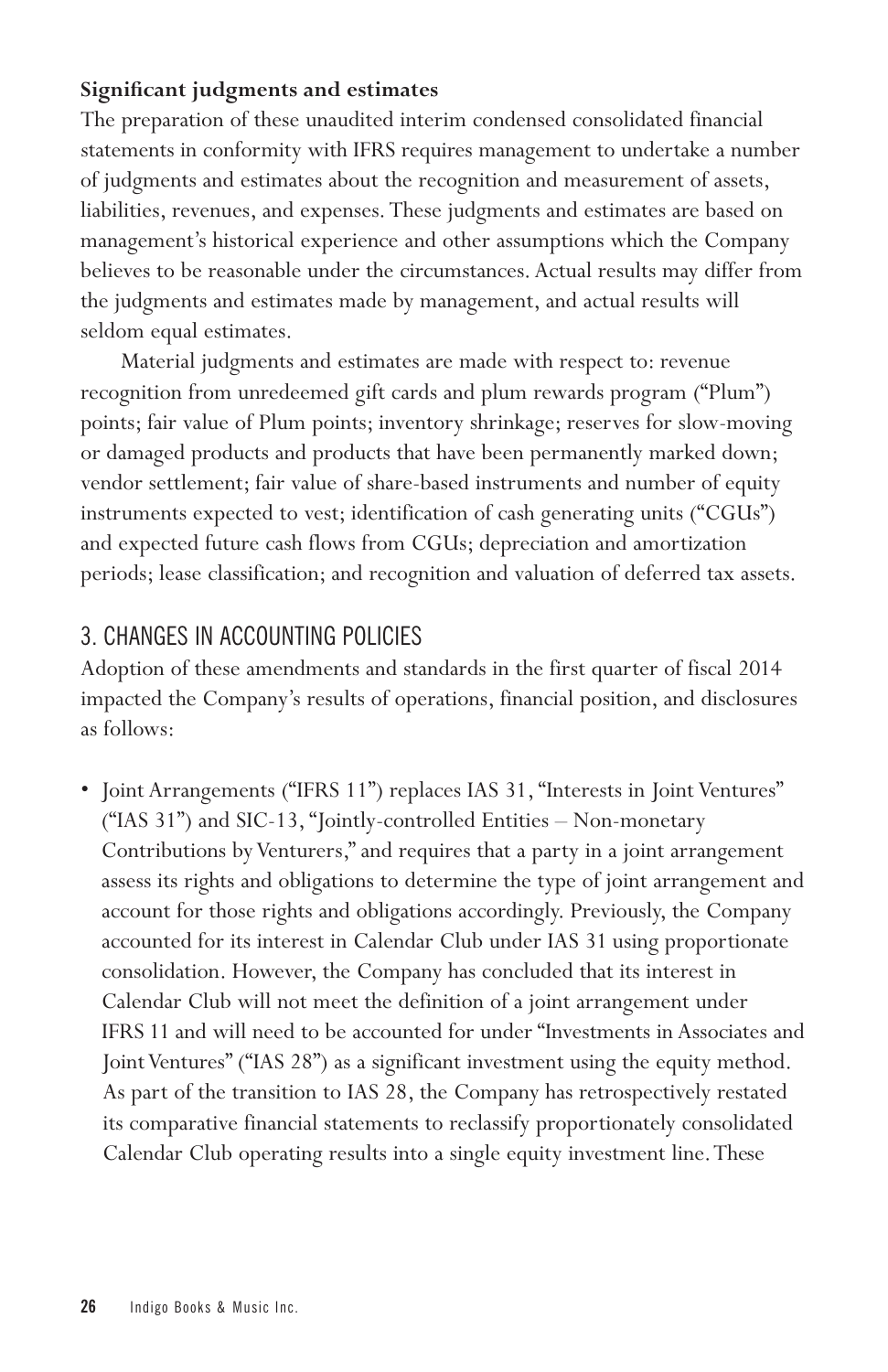|                                 | 13-week       | 39-week      |
|---------------------------------|---------------|--------------|
|                                 | period ended  | period ended |
|                                 | Dectember 29, | December 29, |
| (thousands of Canadian dollars) | 2012          | 2012         |
| Decrease in revenues            | (13, 345)     | (13,822)     |
| Decrease in expenses            | (11, 390)     | (12,596)     |
| Increase in equity investment   | 1,955         | 1,226        |
|                                 | As at         | As at        |
|                                 | December 29.  | March 30,    |
| (thousands of Canadian dollars) | 2012          | 2013         |
| Decrease in assets              | (7.663)       | (2,074)      |
| Increase in equity investment   | 2,080         | 968          |
| Decrease in liabilities         | (5.583)       | (1.106)      |

restatements have no impact to the Company's total net earnings (loss). The impact of reclassification on the Company's financial statements is as follows:

- Amendments to Investments in Associates and Joint Ventures ("IAS 28") impact accounting for associates and joint ventures held for sale and changes in interests held in associates and joint ventures; and
- Disclosure of Interests in Other Entities ("IFRS 12") includes all of the disclosures that were previously in IAS 27, "Separate Financial Statements," IAS 31 and IAS 28, "Investments in Associates." These disclosures relate to an entity's interests in subsidiaries, joint arrangements, associates, and structured entities.

Adoption of the following amendments and standards in the first quarter of fiscal 2014 did not have an impact on the Company's results of operations, financial position, or disclosures:

- Amendments to Presentation of Financial Statements ("IAS 1") require companies to group together items within other comprehensive earnings which may be reclassified to net earnings. The amendments are effective for annual periods beginning on or after July 1, 2012 and must be applied retrospectively;
- Amendments to Financial Instruments: Disclosures ("IFRS 7") regarding the offsetting of financial instruments. These amendments must be applied retrospectively and are effective for annual periods beginning on or after January 1, 2013 and interim periods within those annual periods;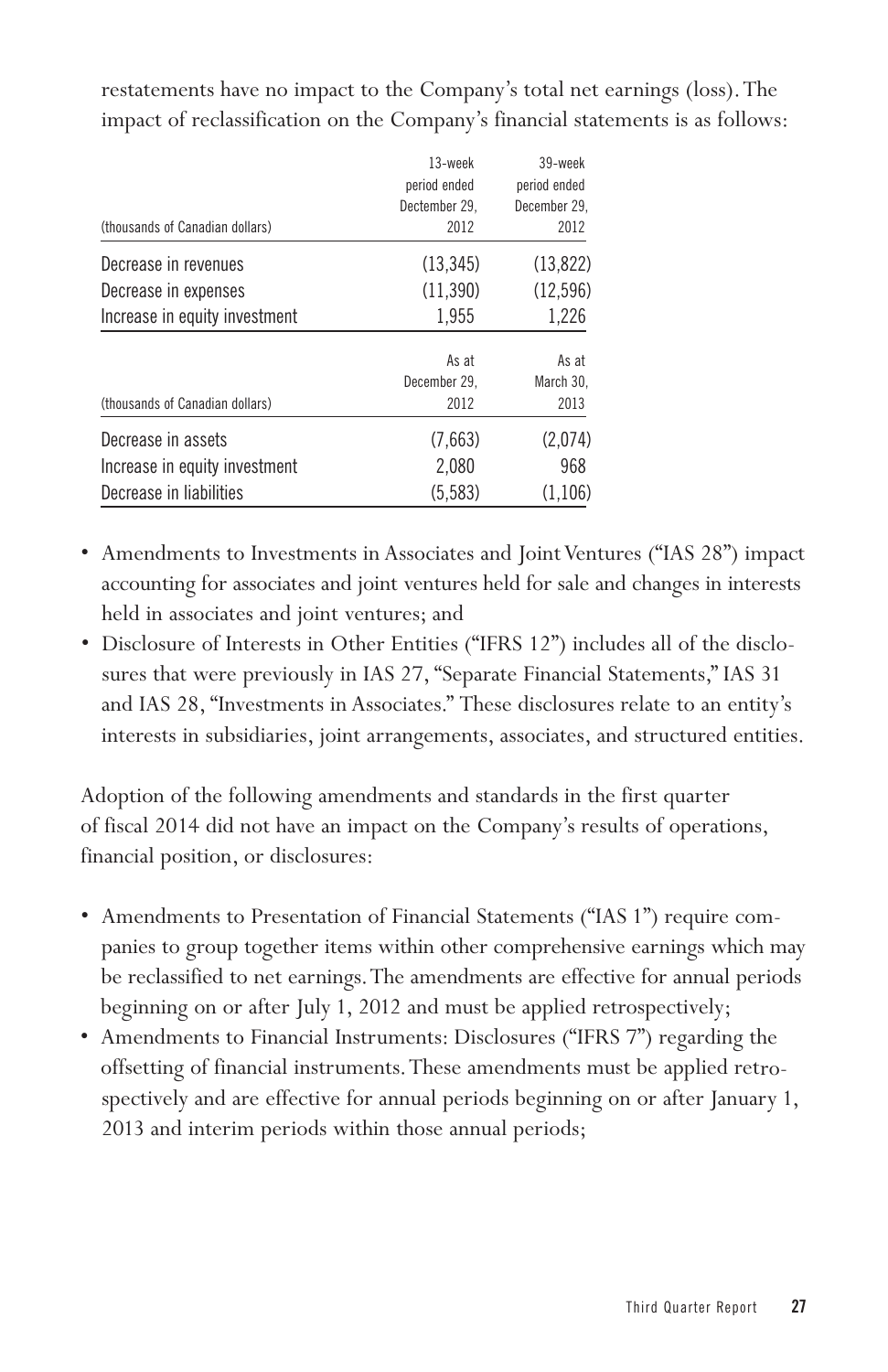- Fair Value Measurement ("IFRS 13") provides guidance to improve consistency and comparability in fair value measurements and related disclosures through a fair value hierarchy. This standard must be applied retrospectively and is effective for annual periods beginning on or after January 1, 2013;
- Amendments to Separate Financial Statements ("IAS 27") remove all requirements relating to consolidated financial statements. This standard must be applied retrospectively and is effective for annual periods beginning on or after January 1, 2013; and
- Consolidated Financial Statements ("IFRS 10") replaces portions of IAS 27, "Consolidated and Separate Financial Statements" and supersedes SIC-12, "Consolidation – Special Purpose Entities," and establishes standards for the presentation and preparation of consolidated financial statements when an entity controls one or more entities. This standard must be applied retrospectively and is effective for annual periods beginning on or after January 1, 2013.

### **New Accounting Pronouncements**

The IASB has not issued any new standards, amendments to standards, or interpretations that impact the Company during the 13 and 39-week periods ended December 28, 2013. Indigo's evaluations of previously issued new standards, amendments to standards, and interpretations are consistent with those disclosed in note 5 of the Company's fiscal 2013 Annual Report. New accounting pronouncements have not been applied in preparing these unaudited interim condensed consolidated financial statements, except as discussed above.

## 4. SEASONALITY OF OPERATIONS

The business of Indigo follows a seasonal pattern, with sales of merchandise being highest in the third fiscal quarter due to consumer holiday buying patterns. As a result, a disproportionate portion of total annual revenues are typically earned in the third fiscal quarter. Therefore, the results of operations for the 13 and 39-week periods ended December 28, 2013 and December 29, 2012 are not indicative of the results of other periods.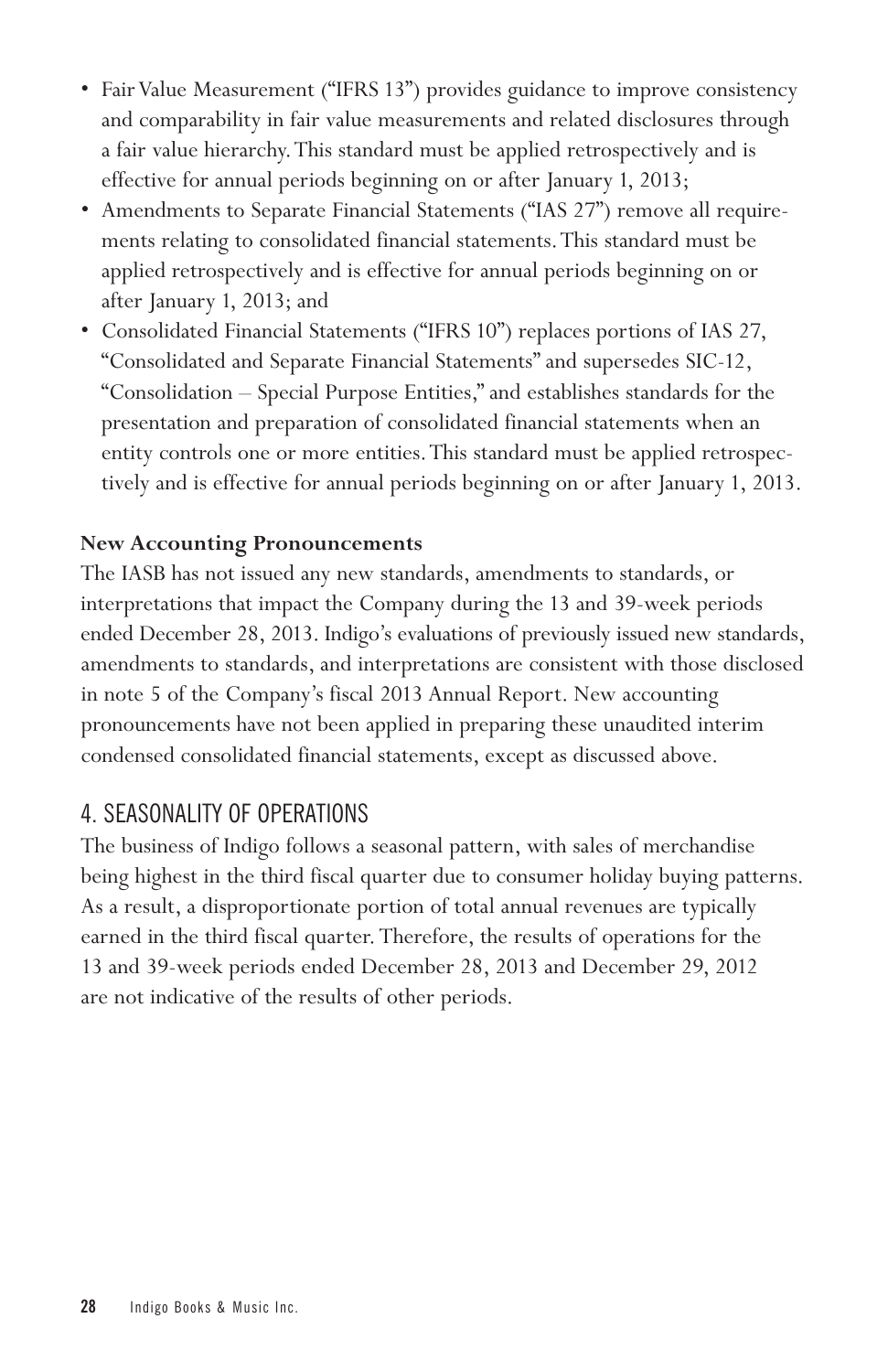# 5. CASH AND CASH EQUIVALENTS

Cash and cash equivalents consist of the following:

| (thousands of Canadian dollars) | December 28.<br>2013 | December 29,<br>2012 | March 30,<br>2013 |
|---------------------------------|----------------------|----------------------|-------------------|
| Cash                            | 139.595              | 188.294              | 88.268            |
| Restricted cash                 | 3.238                | 439                  | 470               |
| Cash equivalents                | 122.459              | 121.343              | 121.824           |
| Cash and cash equivalents       | 265.292              | 310.076              | 210.562           |

Restricted cash represents cash pledged as collateral for letter of credit obligations issued to support the Company's purchases of merchandise.

## 6. INVENTORIES

Inventories consist of finished goods. The cost of inventories recognized as an expense during the 13 and 39-week periods ended December 28, 2013 were \$192.7 million and \$389.7 million, respectively (2012: 13 weeks – \$187.1 million; 39 weeks – \$395.6 million). The amount of inventory write-downs as a result of net realizable value lower than cost during the 13 and 39-week periods ended December 28, 2013 were \$1.2 million and \$5.6 million, respectively  $(2012: 13$  weeks – \$1.3 million; 39 weeks – \$3.8 million), and there were no reversals of inventory write-downs that were recognized in prior periods (2012: 13 weeks – nil; 39 weeks – \$2.1 million). The amount of inventory with net realizable value equal to cost was \$1.0 million as at December 28, 2013  $(2012 - $1.5 \text{ million}).$ 

## 7. SHARE CAPITAL

Share capital consists of the following:

|                              |                     | 39-week period ended<br>December 28, 2013 |                     | 39-week period ended<br>December 29, 2012 |                     | 52-week period ended<br>March 30, 2013 |  |
|------------------------------|---------------------|-------------------------------------------|---------------------|-------------------------------------------|---------------------|----------------------------------------|--|
|                              | Number of<br>shares | Amount<br>C\$ (thousands)                 | Number of<br>shares | Amount<br>C\$ (thousands)                 | Number of<br>shares | Amount<br>C\$ (thousands)              |  |
| Balance, beginning of period | 25,297,389          | 203.805                                   | 25,238,414          | 203.373                                   | 25,238,414          | 203,373                                |  |
| Issued during the period     |                     |                                           |                     |                                           |                     |                                        |  |
| Directors' deferred          |                     |                                           |                     |                                           |                     |                                        |  |
| share units converted        |                     |                                           | 1.075               | 15                                        | 1.075               | 15                                     |  |
| Options exercised            | 850                 |                                           | 48.400              | 345                                       | 57.900              | 417                                    |  |
| Balance, end of period       | 25,298,239          | 203.812                                   | 25.287.889          | 203.733                                   | 25,297,389          | 203.805                                |  |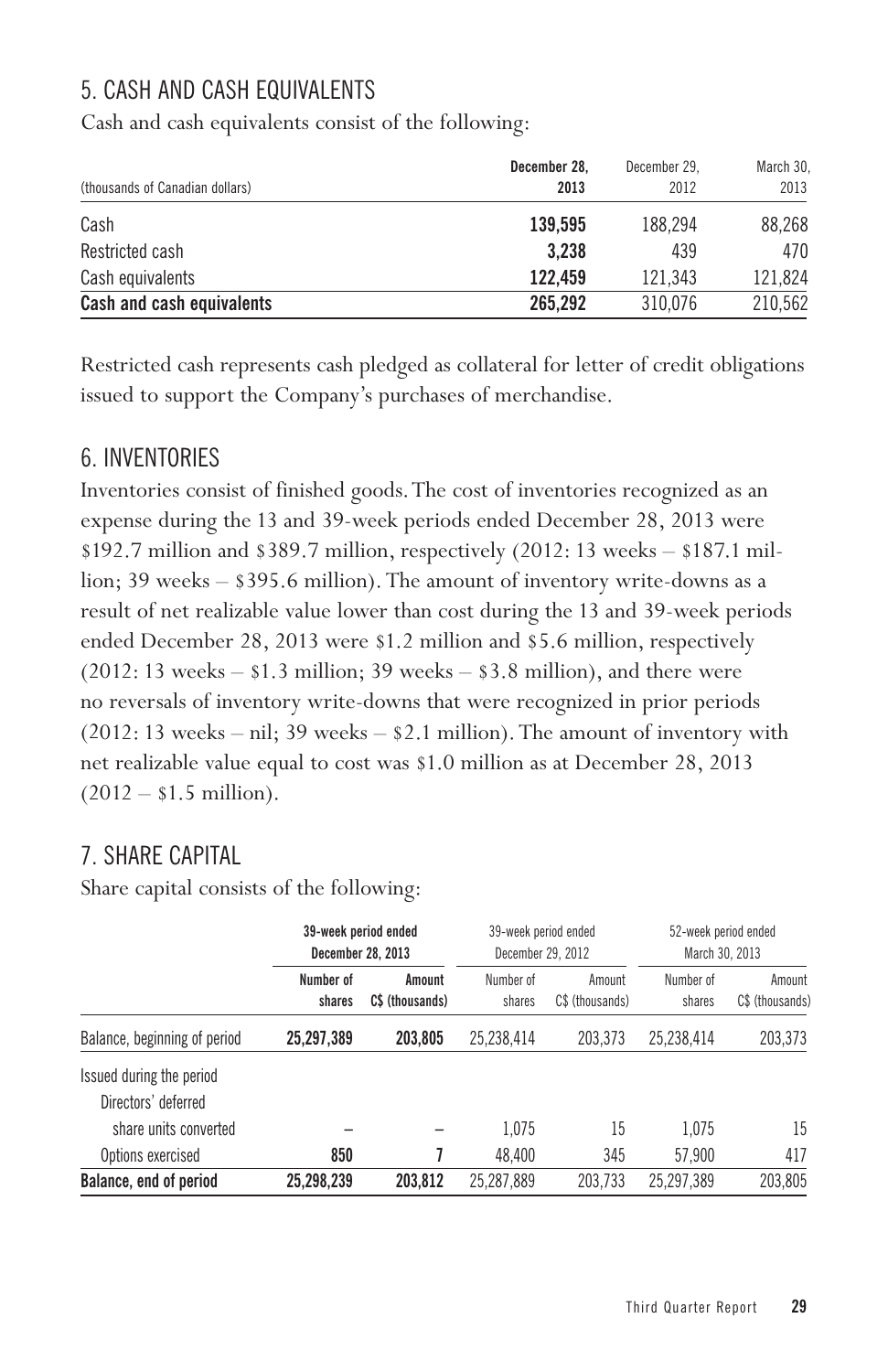During the 13 and 39-week periods ended December 28, 2013, the Company distributed dividends per share of \$0.11 and \$0.33, respectively (2012: 13 weeks – \$0.11; 39 weeks – \$0.33).

### 8. SHARE-BASED COMPENSATION

As at December 28, 2013, 1,486,150 stock options were outstanding with exercise prices ranging from \$7.20 to \$15.21. Of these outstanding stock options, 189,950 were exercisable. As at December 29, 2012, there were 1,592,500 stock options outstanding of which 700,500 were exercisable.

During the first quarter of fiscal 2014, the Company offered a one-time cash repurchase to holders of stock options above a specified value. The repurchase was approved by the Board of Directors and by the Company's shareholders; repurchased options were subsequently cancelled by the Company. As part of this transaction, the Company immediately recorded the remaining unamortized expense for repurchased options. The Company repurchased and cancelled 870,500 options and made a cash payment to option holders of \$1.0 million.

The Company uses the fair value method of accounting for stock options, which estimates the fair value of the stock options granted on the date of grant, net of estimated forfeitures, and expenses this value over the vesting period. During the 13 and 39-week periods ended December 28, 2013, the pre-forfeiture rate fair values of options granted were \$0.1 million and \$2.4 million, respectively (2012: 13 weeks – \$0.2 million; 39 weeks – \$0.6 million).

The fair value of the employee stock options is estimated at the date of grant using the Black-Scholes option pricing model with the following weighted average assumptions during the periods presented:

|                                                 | 13-week<br>period ended<br>December 28.<br>2013 | 13-week<br>period ended<br>December 29,<br>2012 |
|-------------------------------------------------|-------------------------------------------------|-------------------------------------------------|
| <b>Black-Scholes option pricing assumptions</b> |                                                 |                                                 |
| Risk-free interest rate                         | 1.3%                                            | 1.2%                                            |
| Expected volatility                             | 35.0%                                           | 36.1%                                           |
| Expected time until exercise                    | 3.0 years                                       | 4.2 years                                       |
| Expected dividend yield                         |                                                 | 5.0%                                            |
| Other assumptions                               |                                                 |                                                 |
| Forfeiture rate                                 | 27.4%                                           | 24.8%                                           |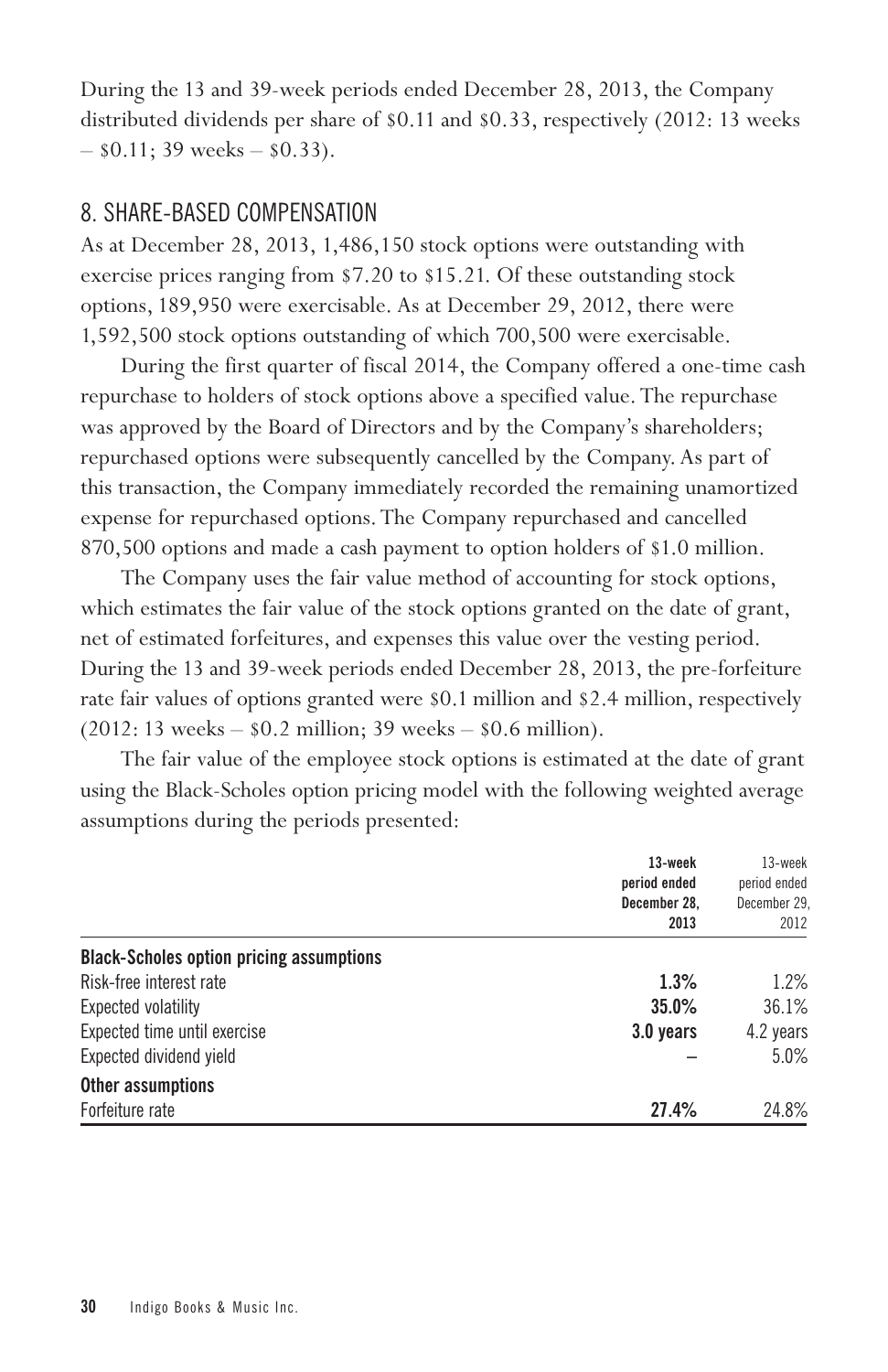### **Directors' compensation**

The Company has established a Directors' Deferred Share Unit Plan ("DSU Plan"). Under the DSU Plan, Directors receive their annual retainer fees and other Board-related compensation in the form of deferred share units ("DSUs"). The number of shares reserved for issuance under this plan is 500,000. During the 13 and 39-week periods ended December 28, 2013, the Company issued 12,181 DSUs with a value of \$0.1 million and 35,071 DSUs with a value of \$0.3 million, respectively (2012: 13 weeks – 10,088 DSUs with a value of \$0.1 million; 39 weeks – 35,857 DSUs with a value of \$0.3 million). The number of DSUs to be issued to each Director is based on a set fee schedule. The fair value of the outstanding DSUs as at December 28, 2013 was \$3.3 million (2012 – \$2.8 million) and was recorded in contributed surplus. The fair value of DSUs is equal to the traded price of the Company's common shares on grant date.

| (thousands of Canadian dollars) | 13-week<br>period ended<br>December 28.<br>2013 | 13-week<br>period ended<br>December 29.<br>2012 | 39-week<br>period ended<br>December 28.<br>2013 | 39-week<br>period ended<br>December 29,<br>2012 |
|---------------------------------|-------------------------------------------------|-------------------------------------------------|-------------------------------------------------|-------------------------------------------------|
| Wages, salaries and bonuses     | 45.942                                          | 43.123                                          | 121,209                                         | 116,108                                         |
| Short-term benefits expense     | 4.556                                           | 4.333                                           | 13,328                                          | 12,879                                          |
| Termination benefits expense    | 497                                             | 1,100                                           | 1.775                                           | 1.727                                           |
| Retirement benefits expense     | 302                                             | 288                                             | 949                                             | 909                                             |
| Stock-based compensation        | 228                                             | 210                                             | 925                                             | 569                                             |
| Total employee benefits expense | 51,525                                          | 49.054                                          | 138.186                                         | 132.192                                         |

## 9. OPERATING AND ADMINISTRATIVE EXPENSES

Supplemental operating and administrative expenses information:

Termination benefits arise when the Company terminates certain employment agreements.

### **Capital assets**

During the 13 and 39-week periods ended December 28, 2013, the Company recognized capital asset impairments of \$0.5 million and \$0.5 million, respectively (2012: 13 weeks – nil; 39 weeks – \$0.3 million). During the 13 and 39-week periods ended December 28, 2013, the Company had no capital asset impairment reversals (2012: 13 weeks – nil; 39 weeks – nil).

Impairment losses were spread across a number of cash-generating units ("CGUs") and arose due to stores performing at lower-than-expected profitability. The key assumptions from the value in use calculation used for impairment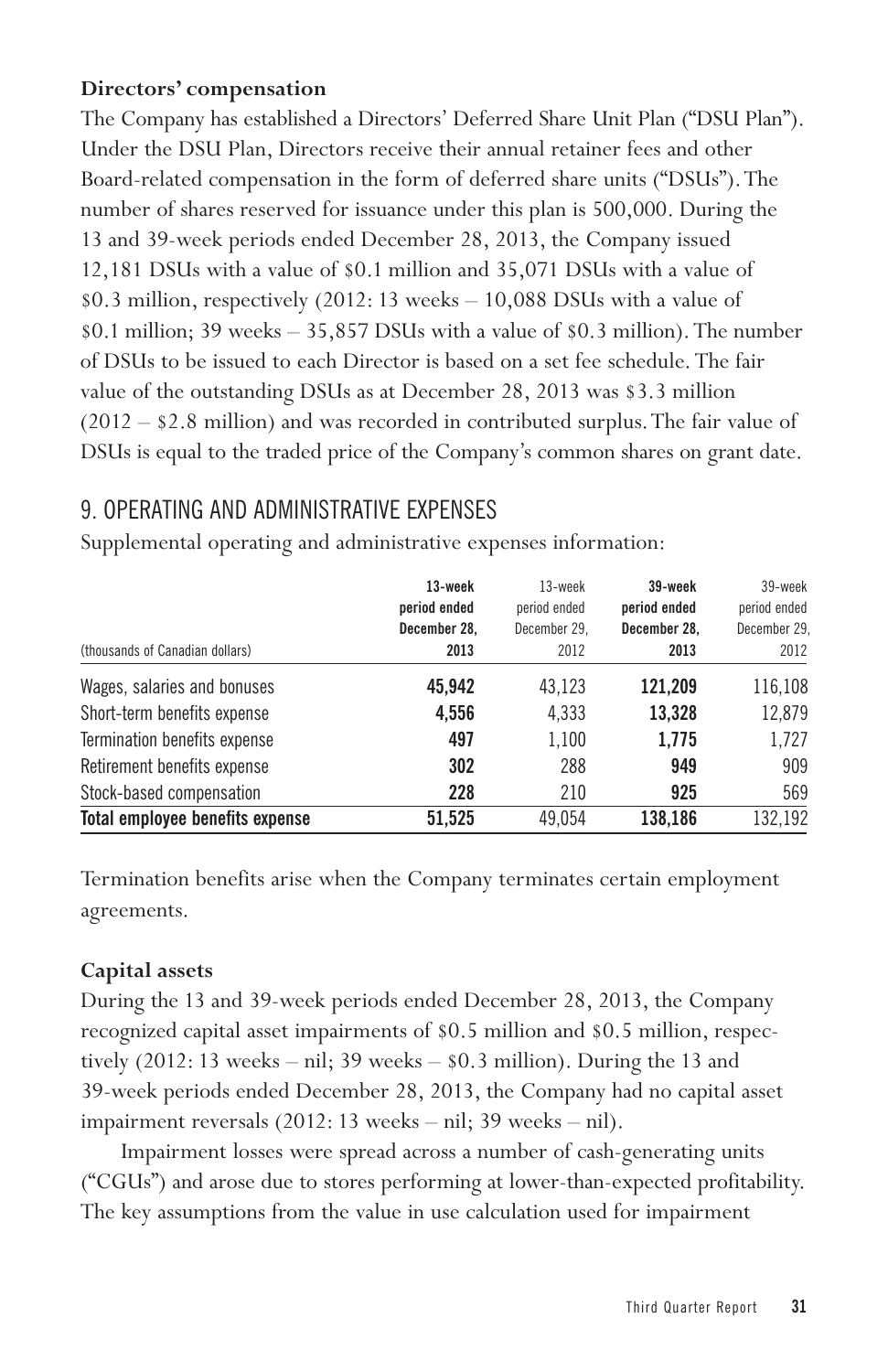testing are those regarding growth rates and discount rates. The cash flow projections are based on both past and forecasted performance and are extrapolated using long-term growth rates which are calculated separately for each CGU being tested. Average long-term growth rates for impairment testing ranged from  $0.0\%$  to  $3.0\%$  (2012 –  $0.0\%$  to  $3.0\%$ ). Management's estimate of the discount rate reflects the current market assessment of the time value of money and the risks specific to the Company. The pre-tax discount rate used to calculate value in use was  $21.8\%$  (2012 – 22.0%).

## 10. INCOME TAXES

Deferred tax assets are recognized in accordance with the Income Taxes standard ("IAS 12") to the extent that it is probable that taxable profit will be available against which the deductible temporary differences and the carry-forward of unused tax credits and unused tax losses can be utilized. As at December 28, 2013, the Company has recorded \$51.2 million in gross value of deferred tax assets with a valuation allowance of \$12.4 million based on management's best estimate of future taxable income that the Company expects to achieve from reviewing its latest forecast. If the valuation allowance decreases as the result of subsequent events, the previously recognized valuation allowance will be reversed.

## 11. EARNINGS PER SHARE

Earnings per share is calculated based on the weighted average number of shares outstanding during the period. In calculating diluted earnings per share amounts under the treasury stock method, the numerator remains unchanged from the basic earnings per share calculations as the assumed exercise of the Company's stock options do not result in adjustment to net earnings. The reconciliation of the denominator in calculating diluted earnings per share amounts for the 13 and 39-week periods ended December 28, 2013 and December 29, 2012 is as follows:

|                                                                | 13-week<br>period ended<br>December 28.<br>2013 | 13-week<br>period ended<br>December 29.<br>2012 | 39-week<br>period ended<br>December 28.<br>2013 | 39-week<br>period ended<br>December 29,<br>2012 |
|----------------------------------------------------------------|-------------------------------------------------|-------------------------------------------------|-------------------------------------------------|-------------------------------------------------|
| Weighted average number of<br>common shares outstanding, basic | 25.607                                          | 25.543                                          | 25.596                                          | 25,516                                          |
| Effect of dilutive securities                                  |                                                 |                                                 |                                                 |                                                 |
| Stock options                                                  | 20                                              | 51                                              | 52                                              | 30                                              |
| Weighted average number of                                     |                                                 |                                                 |                                                 |                                                 |
| common shares outstanding, diluted                             | 25.627                                          | 25.594                                          | 25.648                                          | 25,546                                          |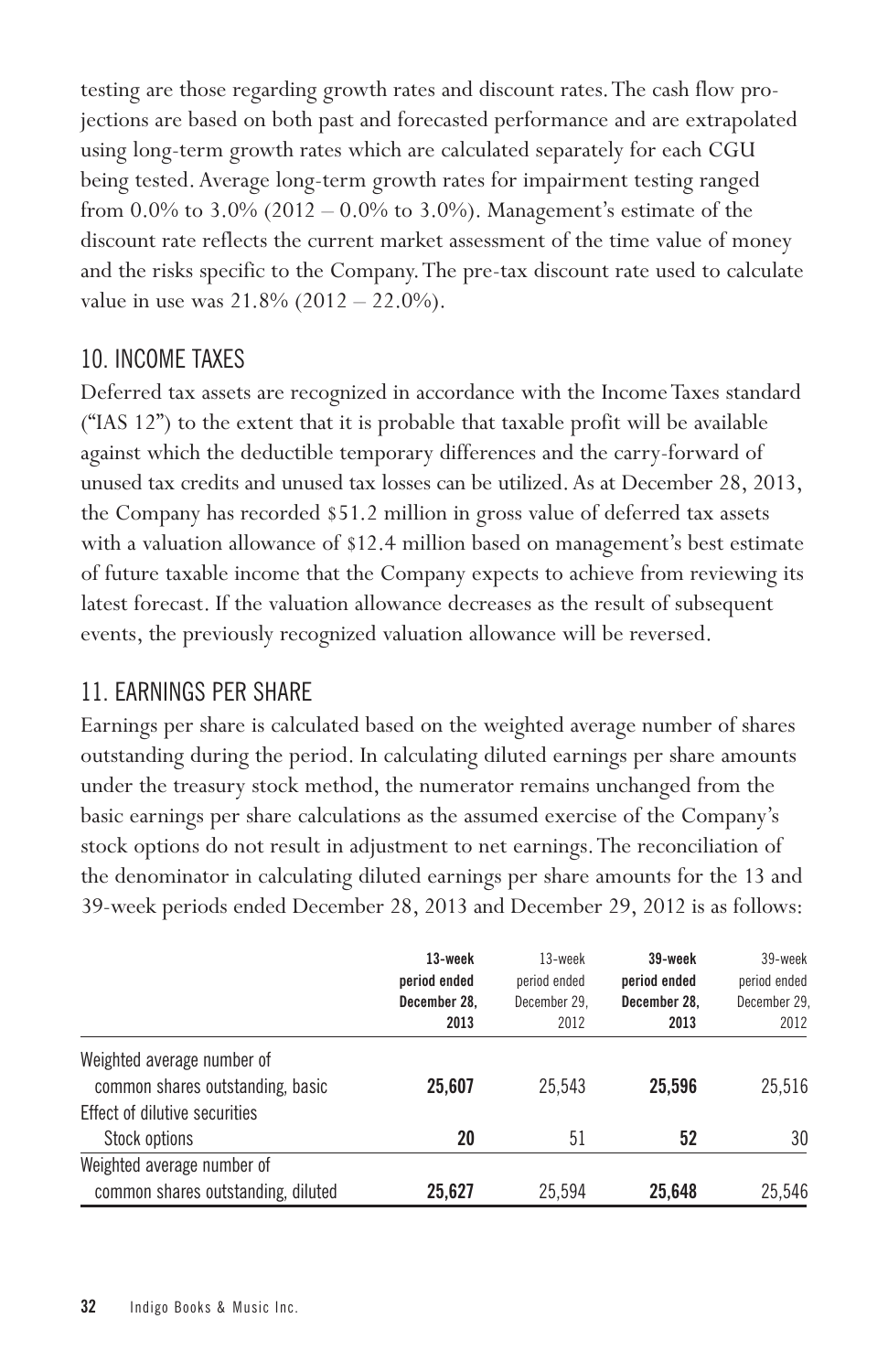# 12. CASH FLOW STATEMENT

Supplemental cash flow information:

|                                      | 13-week<br>period ended | 13-week<br>period ended<br>December 29, | 39-week<br>period ended<br>December 28, | 39-week<br>period ended<br>December 29, |
|--------------------------------------|-------------------------|-----------------------------------------|-----------------------------------------|-----------------------------------------|
|                                      | December 28,            |                                         |                                         |                                         |
| (thousands of Canadian dollars)      | 2013                    | 2012                                    | 2013                                    | 2012                                    |
| Net change in non-cash working       |                         |                                         |                                         |                                         |
| capital balances:                    |                         |                                         |                                         |                                         |
| Accounts receivable                  | (13, 226)               | (12,884)                                | (18, 720)                               | (14, 348)                               |
| Inventories                          | (5,841)                 | 2,860                                   | (31, 247)                               | (10,637)                                |
| Income taxes payable (recoverable)   |                         |                                         |                                         |                                         |
| Prepaid expenses                     | 1,566                   | 509                                     | (922)                                   | (452)                                   |
| Accounts payable and                 |                         |                                         |                                         |                                         |
| accrued liabilities                  | 75.379                  | 74,211                                  | 108.940                                 | 92,114                                  |
| Unredeemed gift card liability       | 22,240                  | 25,727                                  | 17,087                                  | 20,928                                  |
| Provisions                           | (202)                   | (60)                                    | (644)                                   | (186)                                   |
| Deferred revenue                     | (277)                   | 1,000                                   | (548)                                   | 2,648                                   |
|                                      | 79.640                  | 91,363                                  | 73.947                                  | 90,068                                  |
| Assets acquired under finance leases |                         |                                         | 137                                     | 421                                     |

## 13. CAPITAL MANAGEMENT

The Company's main objectives when managing capital are to safeguard its ability to continue as a going concern while maintaining adequate financial flexibility to invest in new business opportunities that will provide attractive returns to shareholders. The primary activities engaged by the Company to generate attractive returns include construction and related leasehold improvements of stores, the development of new business concepts, and investment in information technology and distribution capacity to support the online and retail networks. The Company's main sources of capital are its current cash position, cash flows generated from operations, and long-term debt. On June 12, 2013, the Company cancelled its revolving line of credit. Cash flow is used to fund working capital needs, capital expenditures and debt service requirements.

In order to maintain sufficient capital resources to fund the Company's transformation, management and the Company's Board of Directors decided to suspend quarterly dividend payments beyond December 3, 2013. The Company primarily manages its capital by monitoring its available cash balance to ensure that sufficient funds are available for long-term debt and interest payments over the next year.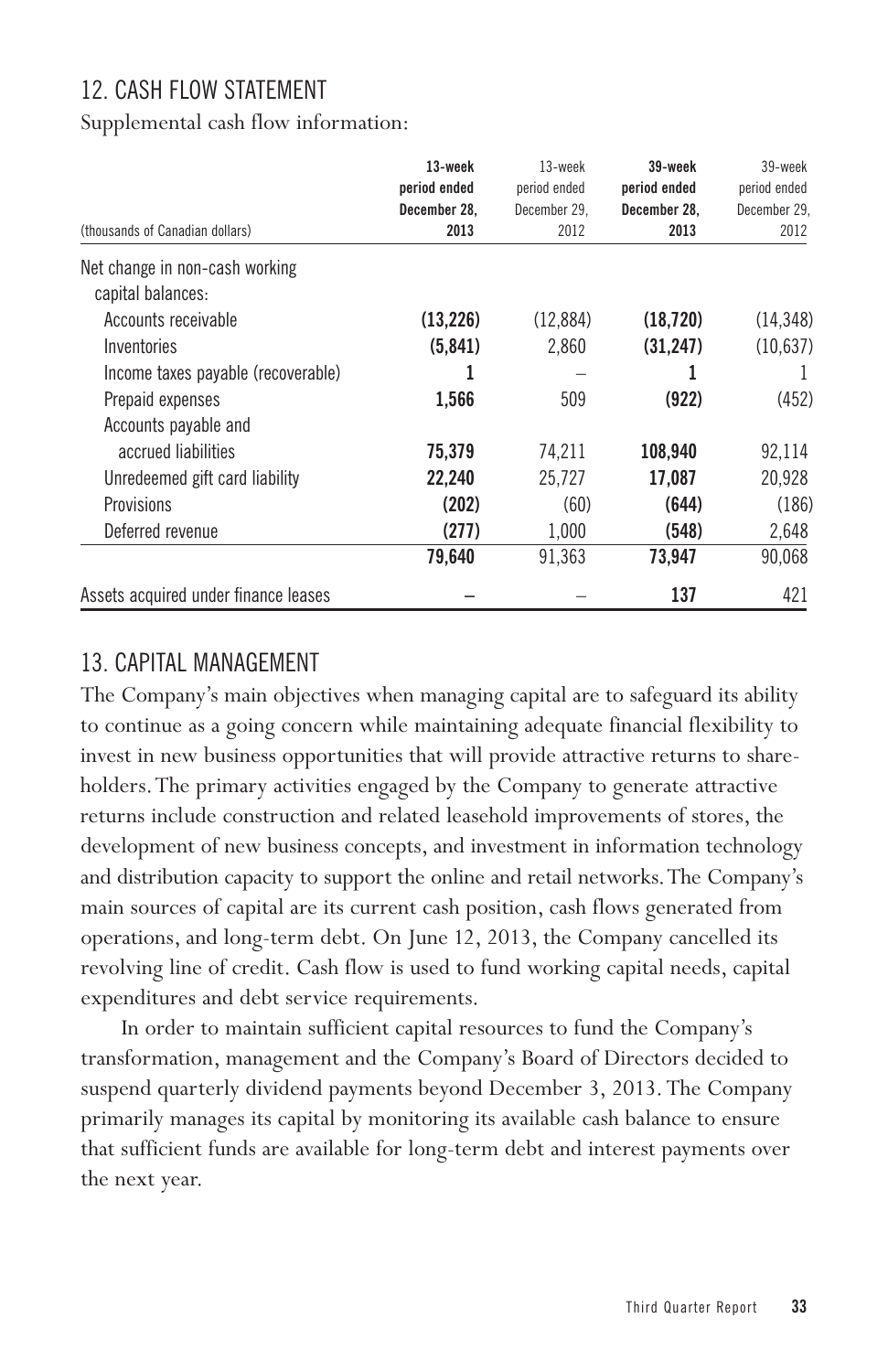The following table summarizes selected capital structure information for the Company:

|                                   | December 28. | December 29. | March 30, |
|-----------------------------------|--------------|--------------|-----------|
| (thousands of Canadian dollars)   | 2013         | 2012         | 2013      |
| Current portion of long-term debt | 727          | 811          | 773       |
| Long-term debt                    | 275          | 856          | 705       |
| Total debt                        | 1.002        | 1.667        | 1.478     |
| Total equity                      | 325.654      | 361.010      | 350.322   |
| Total capital under management    | 326.656      | 362.677      | 351,800   |

## 14. RELATED PARTY TRANSACTIONS

The Company's related parties include its key management personnel, share holders, defined contribution retirement plan, equity investment in Calendar Club, and subsidiary. The Company eliminates transactions with its subsidiary upon consolidation. Unless otherwise stated, none of the related party transactions incorporate special terms and conditions and no guarantees were given or received. Outstanding balances are usually settled in cash.

### **Transactions with key management personnel**

Key management of the Company includes members of the Board of Directors as well as members of the Executive Committee. Key management personnel remuneration includes the following expenses:

| (thousands of Canadian dollars)       | 13-week<br>period ended<br>December 28.<br>2013 | 13-week<br>period ended<br>December 29.<br>2012 | 39-week<br>period ended<br>December 28.<br>2013 | 39-week<br>period ended<br>December 29.<br>2012 |
|---------------------------------------|-------------------------------------------------|-------------------------------------------------|-------------------------------------------------|-------------------------------------------------|
| Wages, salaries, bonus and consulting | 1,236                                           | 996                                             | 3,746                                           | 3,092                                           |
| Short-term benefits expense           | 51                                              | 55                                              | 166                                             | 158                                             |
| Termination benefits expense          |                                                 | 450                                             | 457                                             | 450                                             |
| Retirement benefits expense           | 13                                              | 16                                              | 47                                              | 49                                              |
| Stock-based compensation              | 155                                             | 126                                             | 590                                             | 314                                             |
| Directors' compensation               | 100                                             | 101                                             | 344                                             | 330                                             |
| <b>Total remuneration</b>             | 1.555                                           | 1.744                                           | 5.350                                           | 4,393                                           |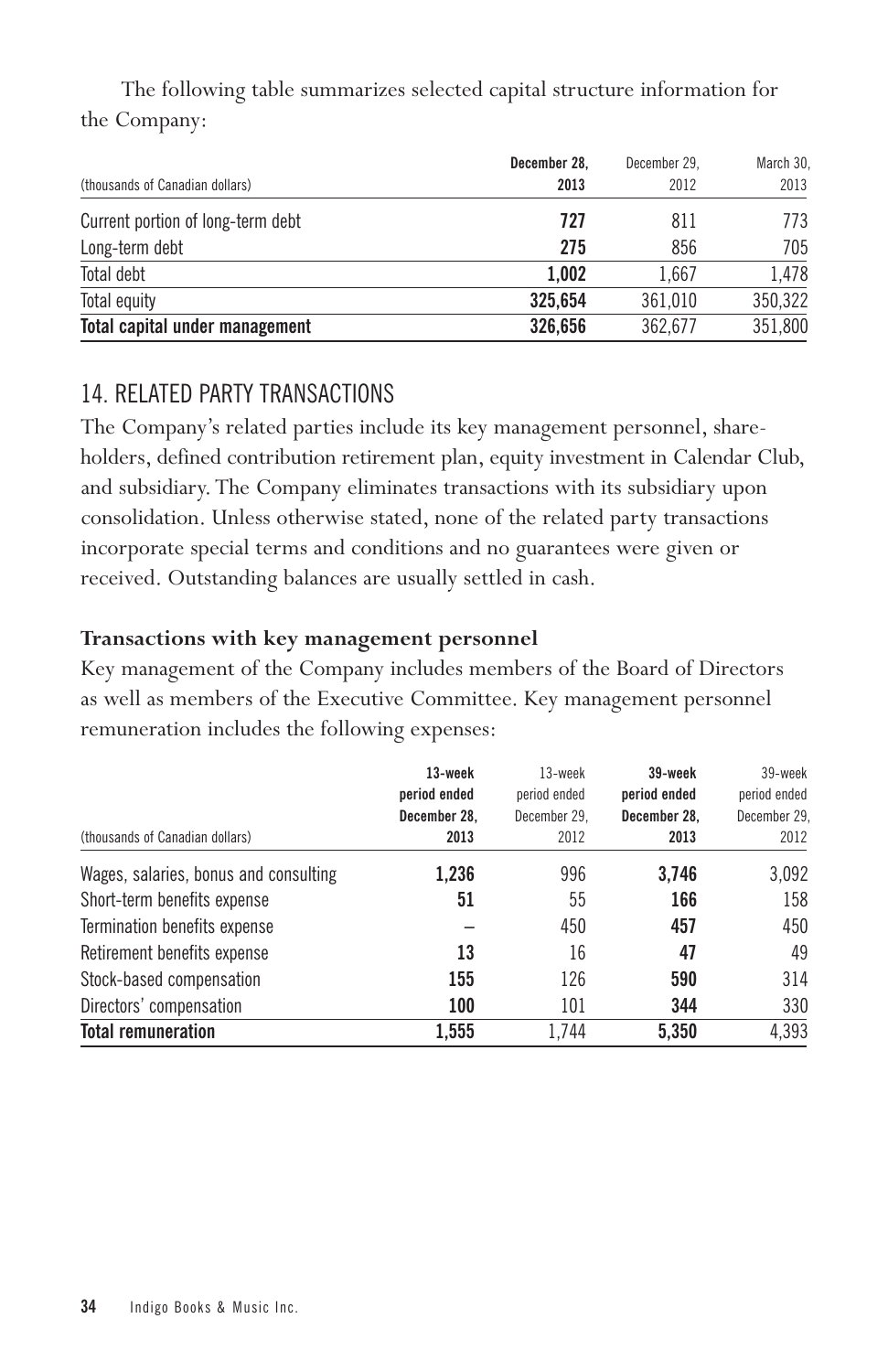### **Transactions with shareholders**

During the 13 and 39-week periods ended December 28, 2013, Indigo purchased goods and services from companies in which Mr. Gerald W. Schwartz, who is the controlling shareholder of Indigo, holds a controlling or significant interest. During the 13 and 39-week periods ended December 28, 2013, Indigo paid \$3.2 million and \$4.6 million, respectively, for these transactions (2012: 13 weeks – \$0.2 million; 39 weeks – \$0.2 million). As at December 28, 2013, Indigo had less than \$0.1 million payable to these companies under standard payment terms and \$2.8 million of restricted cash pledged as collateral for letter of credit obligations issued to support the Company's purchases of merchandise from these companies. All transactions were in the normal course of business for both Indigo and the related companies.

### **Transactions with defined contribution retirement plan**

The Company's transactions with the defined contribution retirement plan include contributions paid to the retirement plan as disclosed in note 9. The Company has not entered into other transactions with the retirement plan.

### **Transactions with associate**

The Company's associate, Calendar Club, is a seasonal operation which is dependent on the December holiday sales season to generate revenues. During the year, the Company loans cash to Calendar Club for working capital requirements and Calendar Club repays the loans once profits are generated in the third quarter. The net amount of these transactions for the 13 and 39-week periods ended December 28, 2013 was \$4.5 million and nil, respectively, received by Indigo (2012: 13 weeks – \$3.5 million received by Indigo; 39 weeks – nil).

# 15. COMPARATIVE UNAUDITED INTERIM CONDENSED CONSOLIDATED FINANCIAL STATEMENTS

The comparative unaudited interim condensed consolidated financial statements have been reclassified from statements previously presented to conform to the presentation of the current year unaudited interim condensed consolidated financial statements.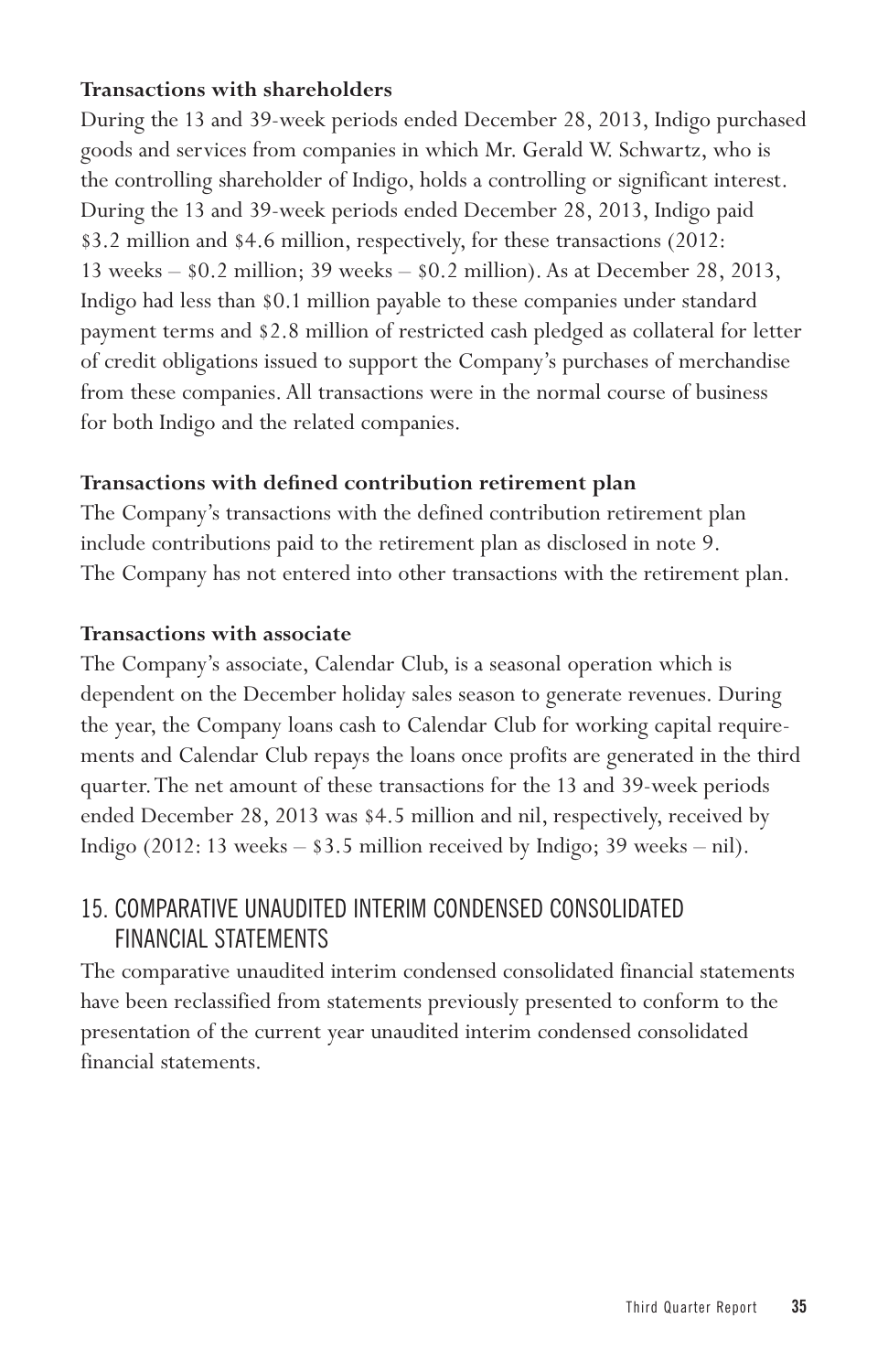# Investor Information

Support Office 468 King Street West, Suite 500 Toronto, Ontario Canada M5V 1L8 Telephone (416) 364-4499 Fax (416) 364-0355 www.chapters.indigo.ca/investor-relations/

Investor Contact Kay Brekken *Chief Financial Officer* Telephone (416) 646-8945

Media Contact Janet Eger *Vice President, Public Affairs* Telephone (416) 342-8561

Stock Listing Toronto Stock Exchange

Trading Symbol IDG

Transfer Agent and Registrar CST Trust Company P.O. Box 700, Station B Montreal, Quebec Canada H3B 3K3 Telephone (Toll Free) 1-800-387-0825 (Toronto) (416) 682-3860

Auditors Ernst *&* Young LLP Ernst *&* Young Tower Toronto-Dominion Centre Toronto, Ontario Canada M5K 1J7